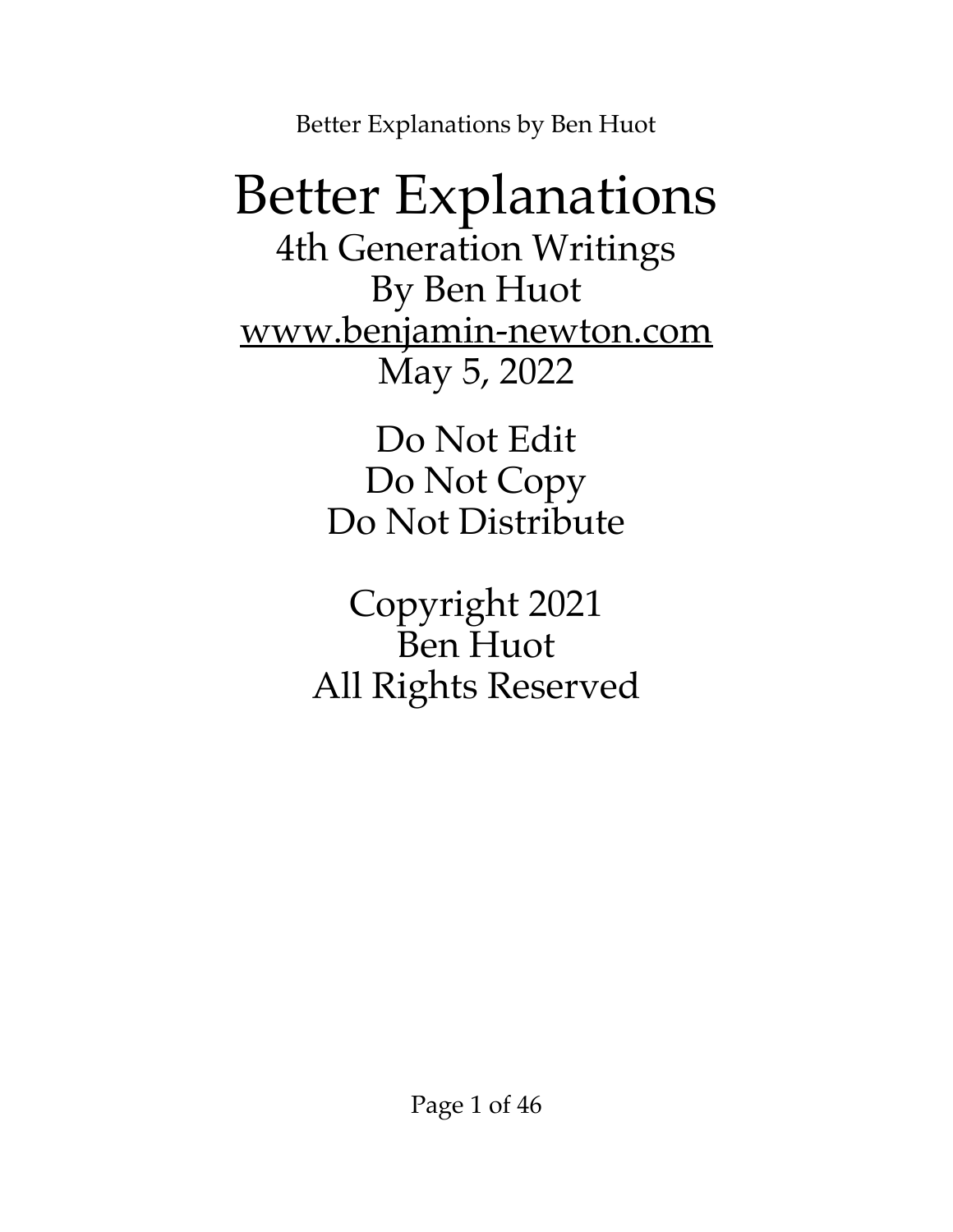| <b>Table of Contents</b>          |  |
|-----------------------------------|--|
|                                   |  |
|                                   |  |
|                                   |  |
|                                   |  |
|                                   |  |
|                                   |  |
|                                   |  |
|                                   |  |
|                                   |  |
|                                   |  |
|                                   |  |
|                                   |  |
|                                   |  |
|                                   |  |
| God is Outside Our Box27          |  |
|                                   |  |
| War in an Entertainment Culture35 |  |
|                                   |  |
| American World of Faith43         |  |
|                                   |  |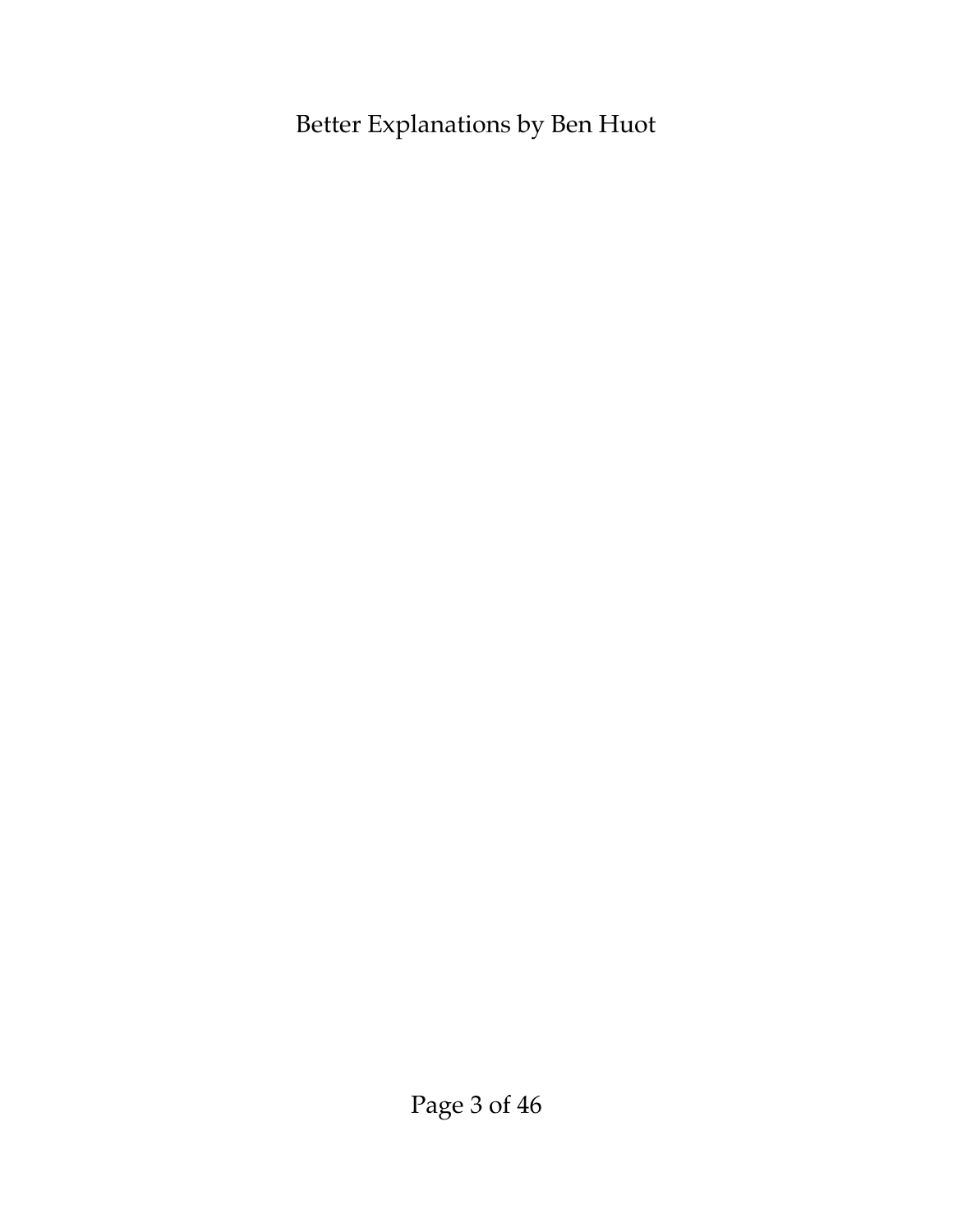## <span id="page-3-1"></span>Defense of Taoism

Finding Similarities not Synchronism

## <span id="page-3-0"></span>My Defense

I have united the major philosophical schools of Christian Existentialism and Philosophical Taoism although I still am a born again Bible believing Christian. This is a defense of my philosophy, my studies, and writing for several decades. I do not care what you think but I think it worthwhile to explain as it brings up some important problems in the church which come up naturally in a serious defense of my position.

I believed that it is hard to say that Christianity is the best religion if you have not read, understand, respect, and learned from other belief systems. So I studied and wrote about major world belief systems for several decades. I believe this has made me a better Christian as my faith is stronger and I am not easily swayed by hearing about challenges to my faith.

I never practiced any religion other than Christianity and I never considered giving up my faith or converting to another religion. I think Philosophical Taoism is a closer fit for Christianity than the Enlightenment or ancient Greek thinkers like Aristotle and Plato.

My unique perspective can be described as being Taoist philosophically but I never changed my theological or philosophical views. It just describes how my mind and personality naturally understand the world in technical terms.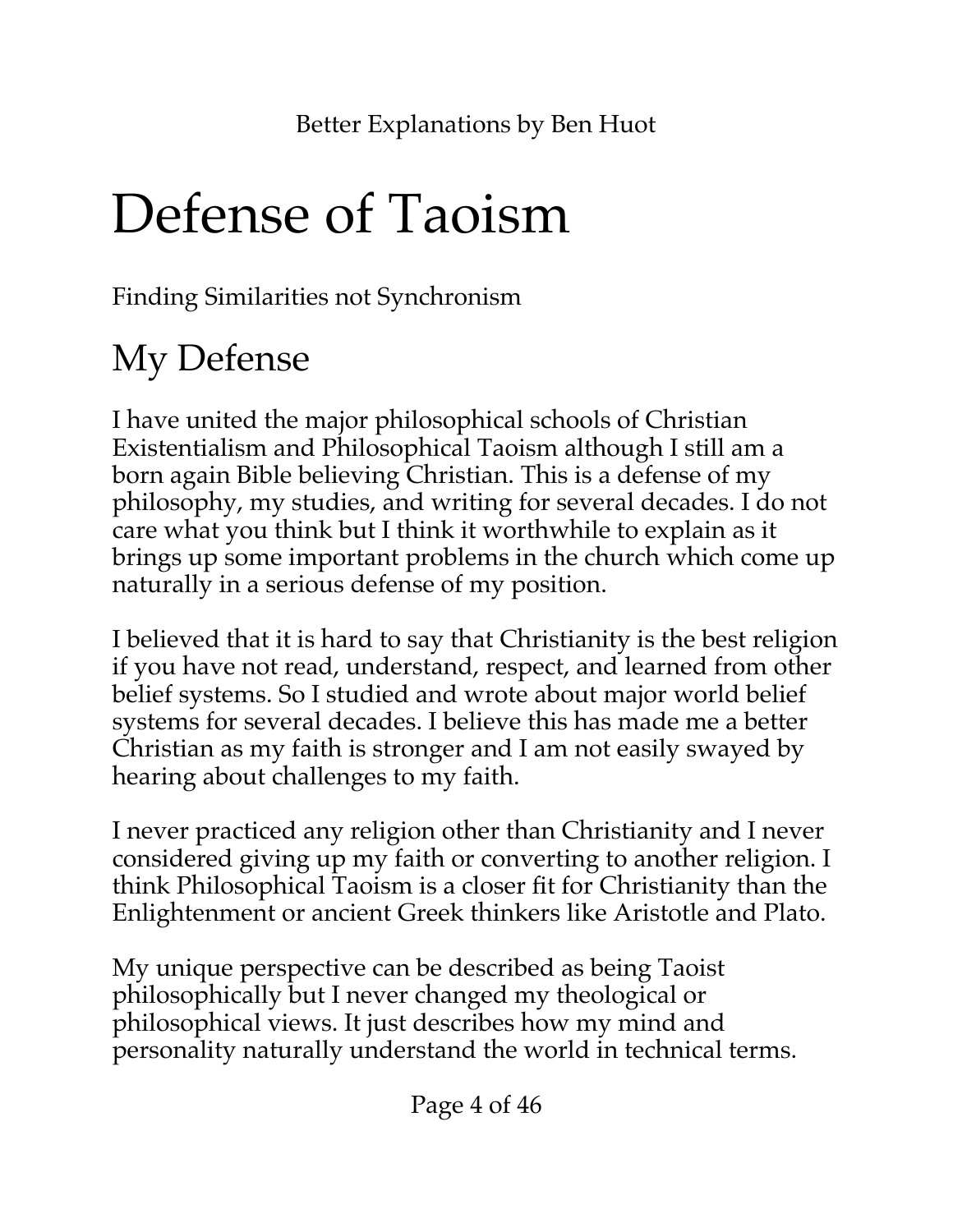I have found similar ethics to Christianity in Philosophical Taoism. Furthermore many ideas that I previously believed like paradoxical interpretations of Scripture where I believe in both sides of most major splits in the Church can be explained better through Taoist concepts.

It makes Christians seem willfully ignorant, intellectually lazy, and open to all sorts of bad doctrine to not study philosophy. This is an American and somewhat European thing, not historically a Christian thing. Christians studied other cultures and other belief systems for evangelical and cultural reasons for centuries.

Furthermore it is almost impossible to study Asian history without studying religion and philosophy as the exact same writings often are classics in many different academic disciplines. I first studied Taoism in a college level Chinese Literature class.

### <span id="page-4-0"></span>Technical Details

Philosophical Taoism is not about a road to heaven and is not meant to be a religion. It is a revival of an earlier method of ruling China, a system of ethics based on humility and compassion, and takes the philosophy of the I Ching minus the religious aspects.

It is considered acceptable to take the parts you like of an Indian or Chinese Philosophy or Religion but not other parts you don't like. This concept forms the basis of well know and respected belief systems like Zen Buddhism, Neo-Confucianism, Sikhism, Tibetan Buddhism, and many aspects of Hinduism after the Vedas.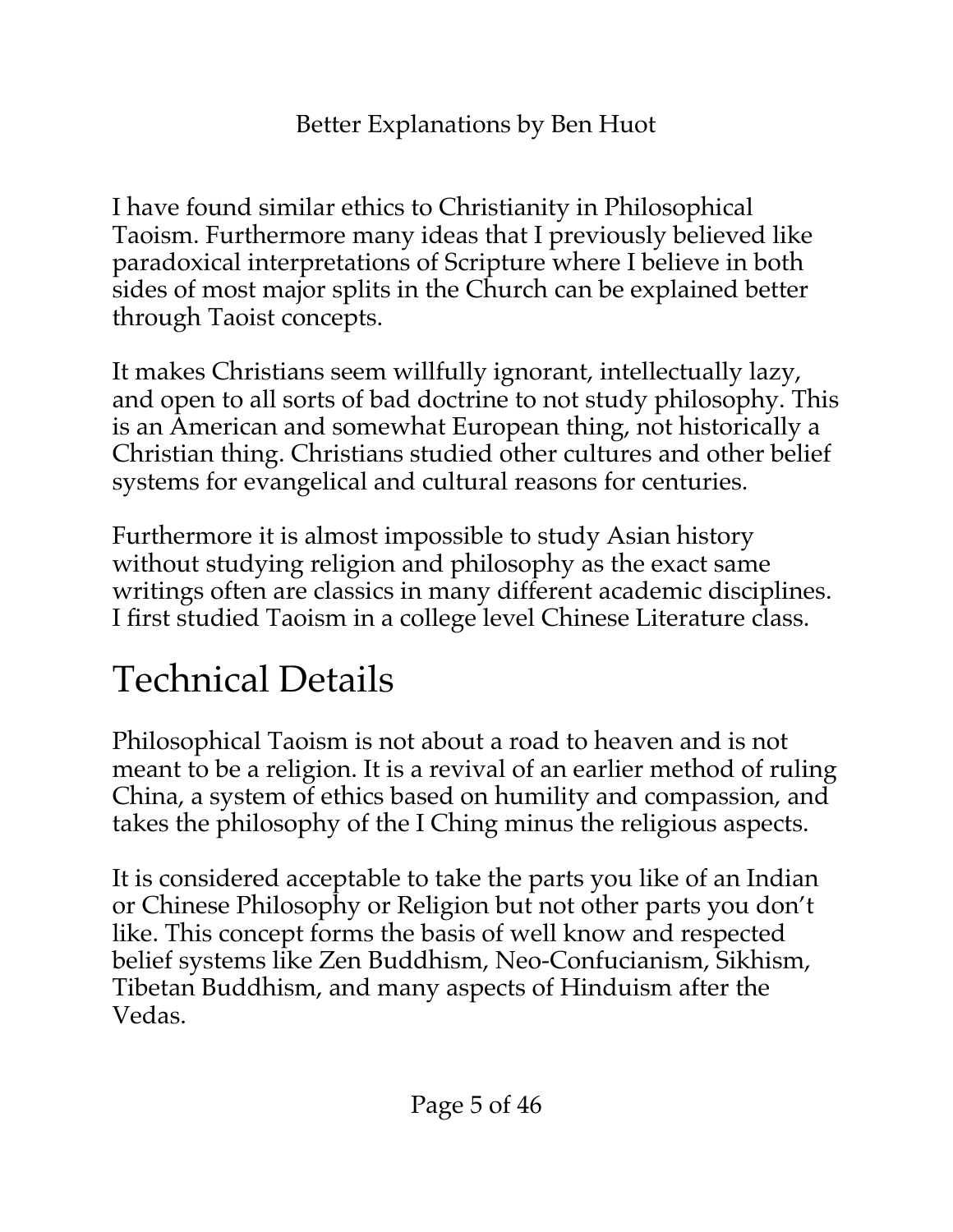As a side note, which really confuses the issue, is that there is a form of Taoism called Religious or Esoteric Taoism which is the traditional Chinese folk religion. This is basically a form of animism but adding many other elements as well. Philosophical Taoism is based on the I Ching minus the religion but Religious Taoism adds back in a religious element.

It pays to really understand your subject and I do not recommend every Christian read about Asian philosophy and religion as there are other forms of animism that are mixed into the practices. The vast majority of traditional Chinese philosophy and literature deal almost solely with Philosophical Taoism.

Religious Taoism is a much later development in Chinese history in about the European Dark Ages. Most of the texts are still only in Chinese and I have not read any of them or any other form of animism. Philosophical Taoism started as we now know it at the time of Aristotle and when Buddhism started in India.

### <span id="page-5-0"></span>Examples of Cultural Confusion

One of the things that limited the Gospel in China was that the Catholic Pope said at the time of the Ming Dynasty that the Christians in China could not take part in Confucian rituals. Again, they assume the word ritual means religious when it has not been religious for thousands of years even at the time of the European Renaissance. Even at the time of Confucius the rituals mean the same in Europe as manners and had no religious meaning for at least hundreds of years prior. The emperor understood the difference between animism and humanism very well and could not accept that kind of ridiculous confusion of the pope between totally different things.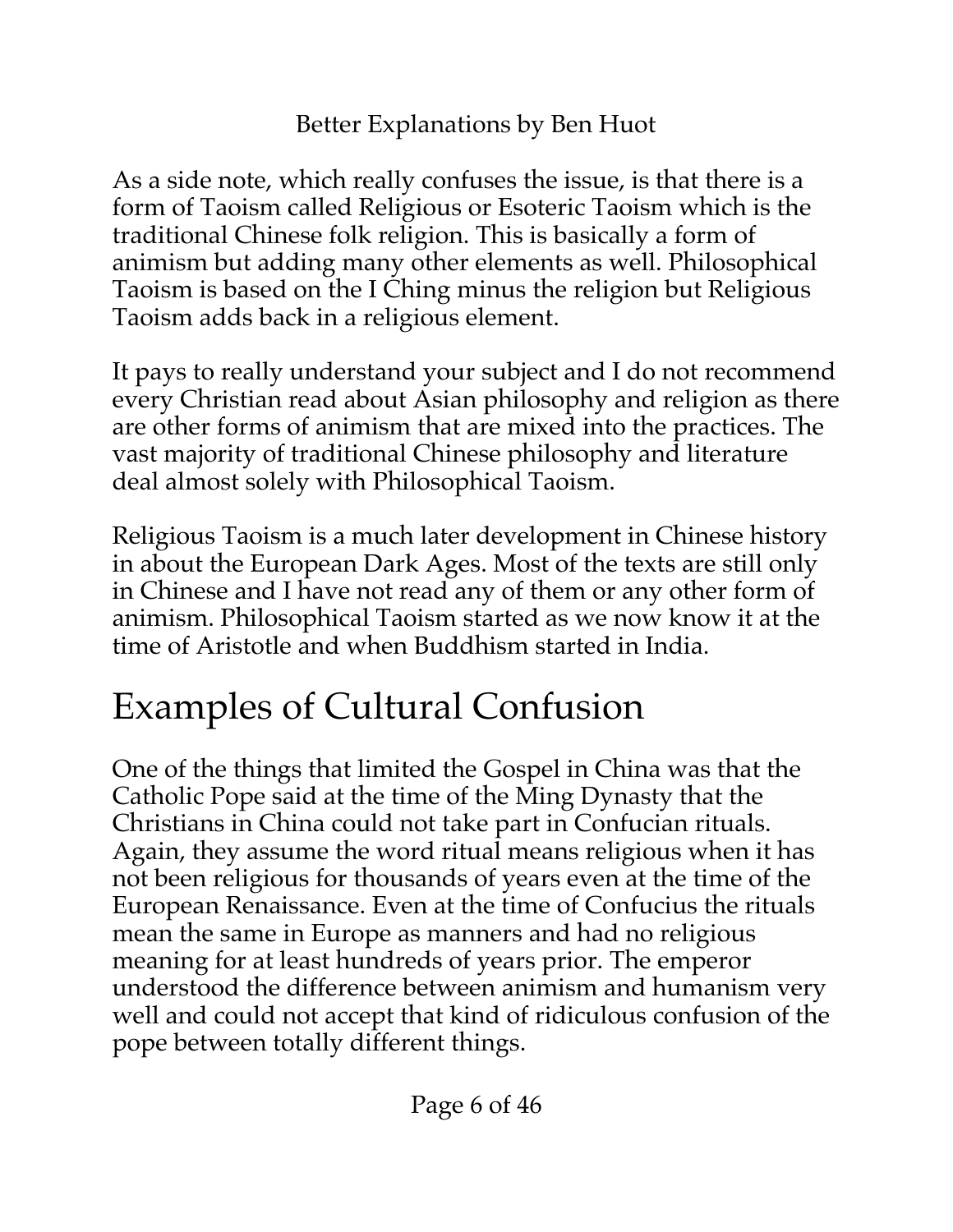Recently the Eastern Orthodox Church banned Yoga because they mixed up the Yoga which is a path to Enlightenment with western gymnastics and stretching exercises. Yet churches have no trouble having kids hunt for easter eggs or put up Christmas trees which were used solely for pagan rituals until much more recently.

### <span id="page-6-1"></span>Historical Church Synchronism

Early Christians in the Roman Empire synchronized Christianity with Greek Philosophy where we get doctrines like the confusing explanation of the trinity, scholasticism (where people understand the Bible through reason first and faith second), and the Protestant Reformation which led to a deterioration in the authority of the church and the Bible culminating in the Enlightenment and later Nationalism and Colonialism.

Whereas Taoism does not define who God is Plato argues for Gnosticism which is based on the idea that the devil created the world, Jesus being God but not Man, and that we are saved by secret knowledge. The Gnostic Scriptures are literally later additions to the Bible that contradict the Old and New Testament canons. Augustine was a Manichean which is a form of Gnosticism before he converted to Christianity.

### <span id="page-6-0"></span>What to Remember

It pays to really understand your subject and I do not recommend every Christian read about Asian philosophy and religion as there are other forms of animism that are mixed into the practices. Things are more complicated than you can explain in a soundbite.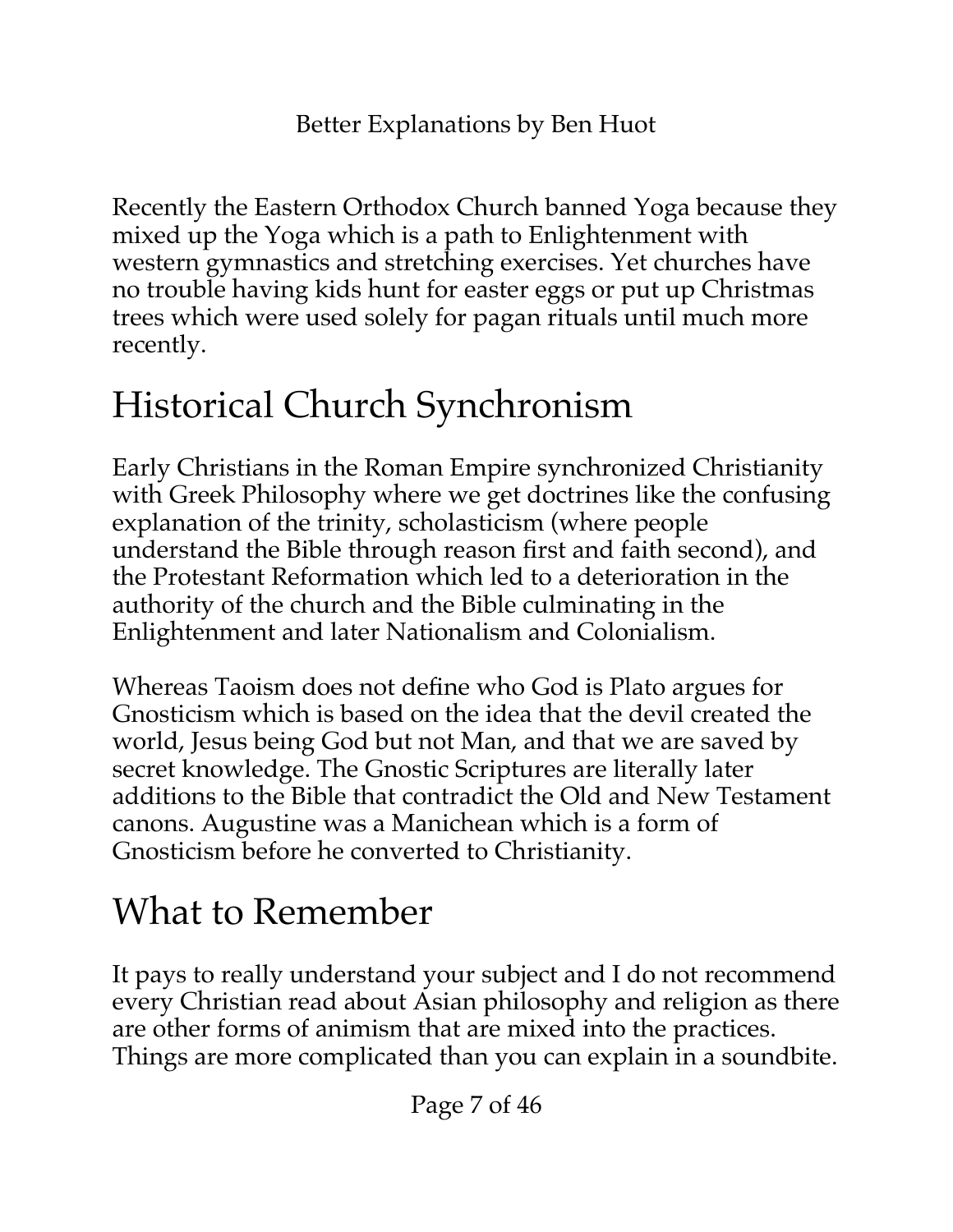Most Christians soon realize Christianity is very complex, subtle, and vast. Different people even Bible believing Christians have vastly different ideas about the Bible even in important doctrines.

So the other major world religions do not need to be totally avoided or totally embraced but just like a medical doctor or a scientist is especially careful with certain things, so a theologian or philosopher needs to be as well. What you hear in the popular media and popular culture is at best poorly reasoned and ultra simplified. Most serious news outlets now cost more money than most people feel they are willing to pay. Professional writers and serious journalists need to eat too and most people cannot afford to do all that in their spare time.

The introduction of Eastern philosophy occurred mostly during and because of the major wars we fought there in World War 2 and the Cold War. Most Americans are only interested in other nations in as much as we fought them in a war. The media and Hollywood mixed things up considerably in their effort to mass market it and use it as a method of spreading their own ideology.

### <span id="page-7-0"></span>Bottom Line

Once someone comes up with an interesting cultural idea the first response of Hollywood and the media is to make money on it by making it mainstream. Look no further than the media's representation of the Church and Christians. Most Americans have traditionally had a very poor understanding or appreciation of anything outside business and now math and science.

Think of it this way. The marketer's questions are this: How can this belief system make money as it is or how do we need to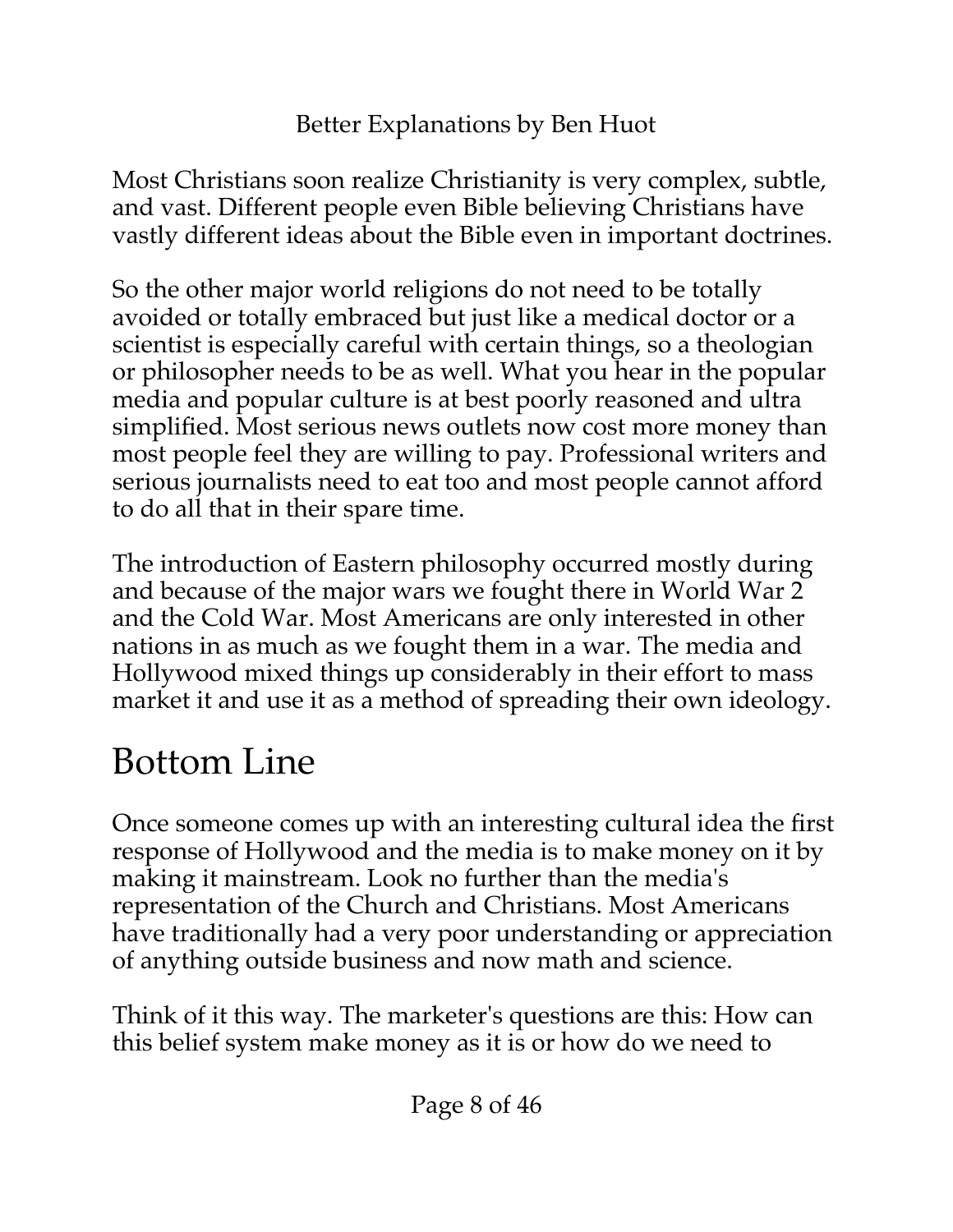change it to make money? Does Yoga as a path to enlightenment make us money or can exercise make us money by being themed as Hindu?

Think of it another way. What is easier to do and more exciting exercising or being a moral person? You also need to make things different enough but not too different to sell them. Exercise with a twist of Asia sound just similar enough and just different enough to market well amongst Americans.

The reason the media and Hollywood hate Christianity so much as it works against their business and ideological interests. The values of Christianity and the insistence on sticking to doctrine are very corrosive to the idea of getting people to buy things to make their lives easier. Christianity is not new and it is not easy. This is a marketing nightmare.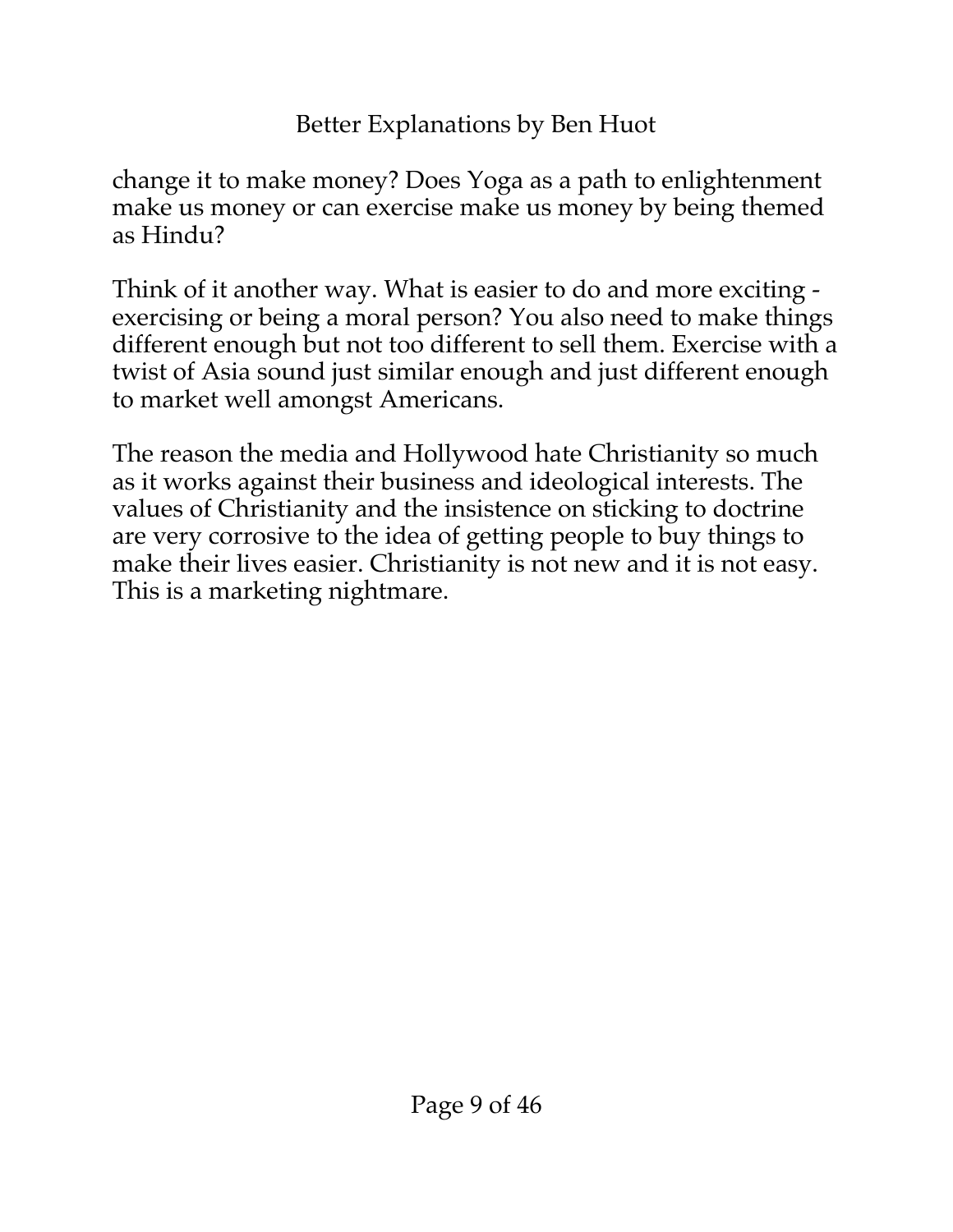# <span id="page-9-0"></span>Being Christian

So then, my beloved, even as you have always obeyed, not only in my presence, but now much more in my absence, work out your own salvation with fear and trembling. For it is God who works in you both to will and to work, for his good pleasure. --Philippians 2:12-13 WEB

Christianity is a religion based on who God is. Everything is centered around God as it should be. God also does not want you to stagnate.

He wants to draw you in closer and closer. Like the military He wants to start with a commitment you cannot back out of. Just like in other relationships you cannot go backwards or get less serious about God.

Being a Christian is like being mentally ill in that you are pulled in 2 directions at the same time. The world tries to pull you towards itself and God wants you to draw close to Him. You continue to expand your mind spiritually and begin to realize how many of your choices you once took for granted are actually really important.

Being Christian means being more spiritually aware and in a constant struggle. You cannot just put your faith on hold when you find it inconvenient. God is not embarrassed by anything we do but He also doesn't want you to be embarrassed about anything about who He is.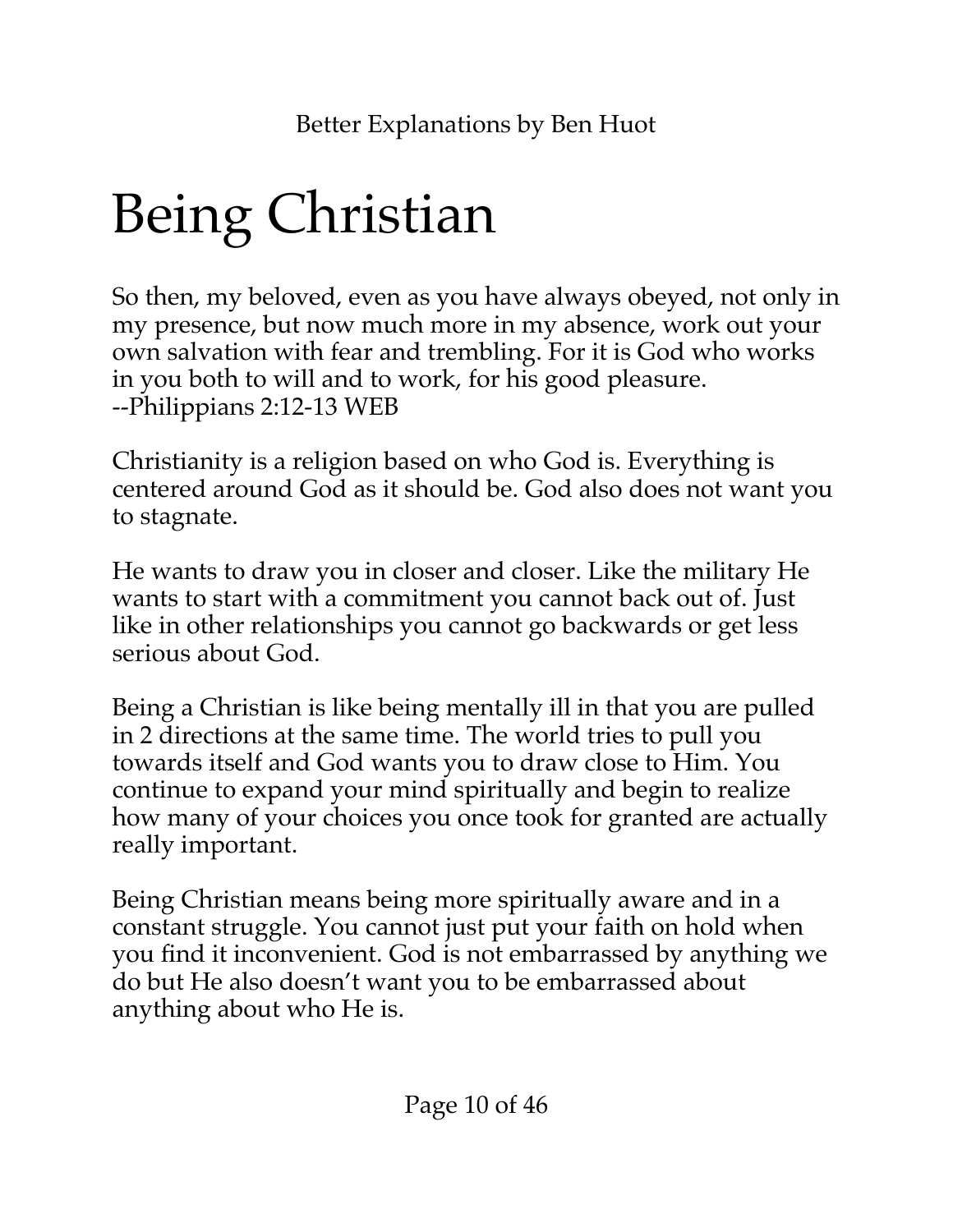Like in the military you are supposed to change as you get closer to God. You realize that even your minor role in the world is of utmost importance. We are working against the clock as we have so little time to give before we go one of 2 places.

Being Christian is that you identify with Jesus Christ and take on His values and His purpose in the world. People will likely respond to you as they did to Jesus Christ as they do not want to be reminded about their mortality.

Everything that tries to compete with Christ will ask for the same level of commitment. Drugs, sexual immorality, and money will all lead you to the same place in terms of embarrassment and suffering. The difference is that you get nothing of lasting value from any of these things.

Just like a televangelist is not the same as a local Church, money will not be there for you when you need help. You cannot buy friendships or buy off disease. The reason why we learn soon in life to be self sufficient in many ways is because we cannot depend on other people. As we get more spiritually mature we realize we cannot fully trust ourselves as well.

God is not like a person in that He has no limits on His time or place. He also genuinely cares or else He would not have created us in the first place and certainly wouldn't go to all the trouble keeping people from destroying each other. In fact God actually invested in us with His death and resurrection at eternal cost to Himself. He also left us with His Spirit, the Church, the promise of Heaven and spiritual gifts.

God is not here to judge you. We already know we are bad and suffer because of it. Faith in God brings hope and peace in your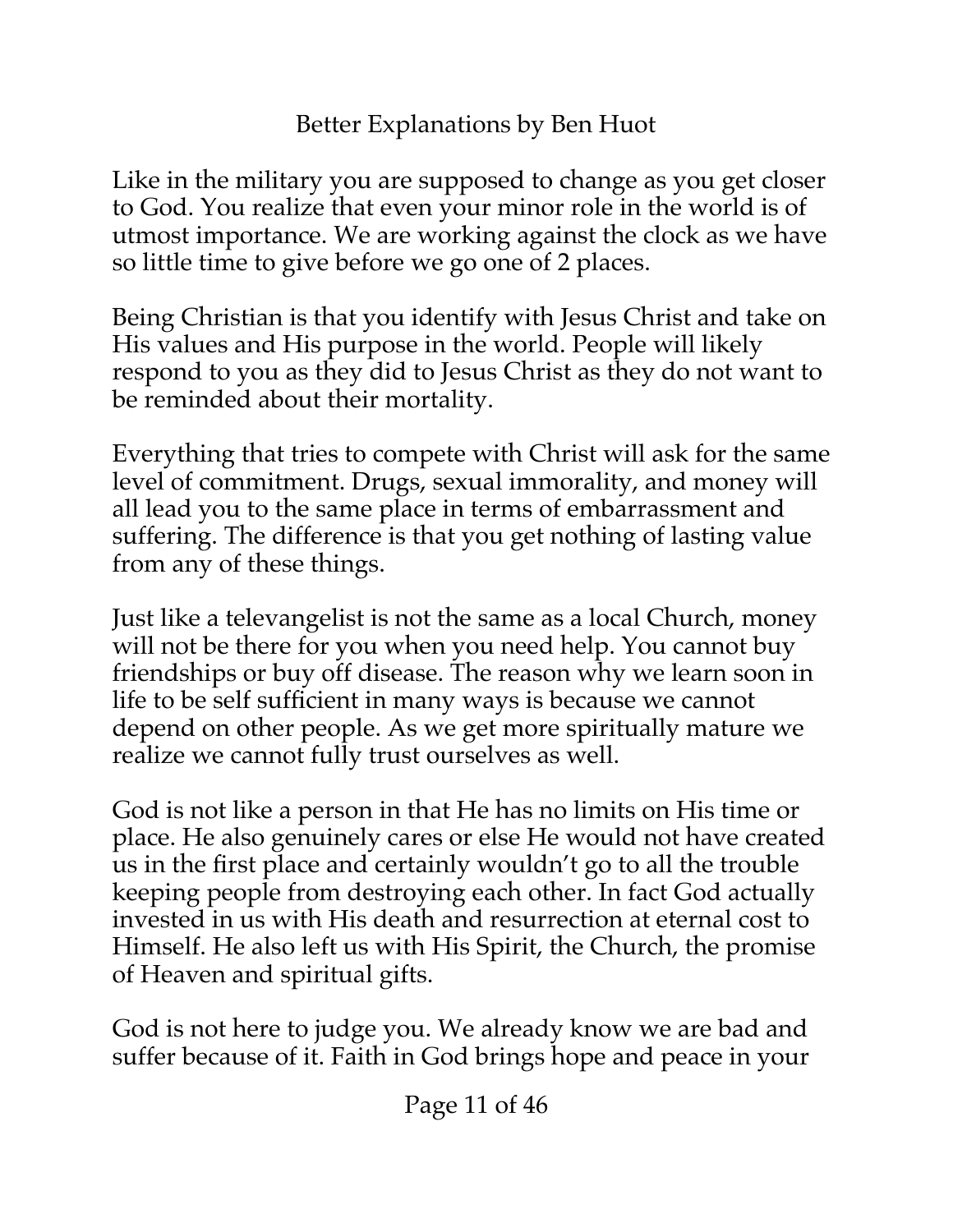life. God wants to be there for us directly and through other people and circumstances.

God will make you feel grief when you do immoral things. But even with this grief living with Holy Spirit is better than being without Him. God does things for a purpose and God is slow to anger and quick to forgive.

God wants us to do more than just recite a prayer one time. He wants to affect real change in our lives to bring peace with Himself and then the world. Following God is not easy and recovery from sin is not a linear thing. It is a journey and you will fail at times. But God is with you all the way.

We as Christians and the Church itself are far from perfect. We tend to be resistant to change, to conform too much to our culture, and come with baggage in terms of all kinds of bad living. But stubbornness has a flip side and that is commitment.

Most of the Church as defined by people who have committed themselves to following God daily in their lives is trying to make the world a better place. We agree on few things but we all agree that the way to fix the world is God's way.

One of the things we learn as we live as Christians is to separate our culture, our education, our experiences, our preferences and learned biases from God's ways. It is not enough to do good. It must be done God's way to be effective.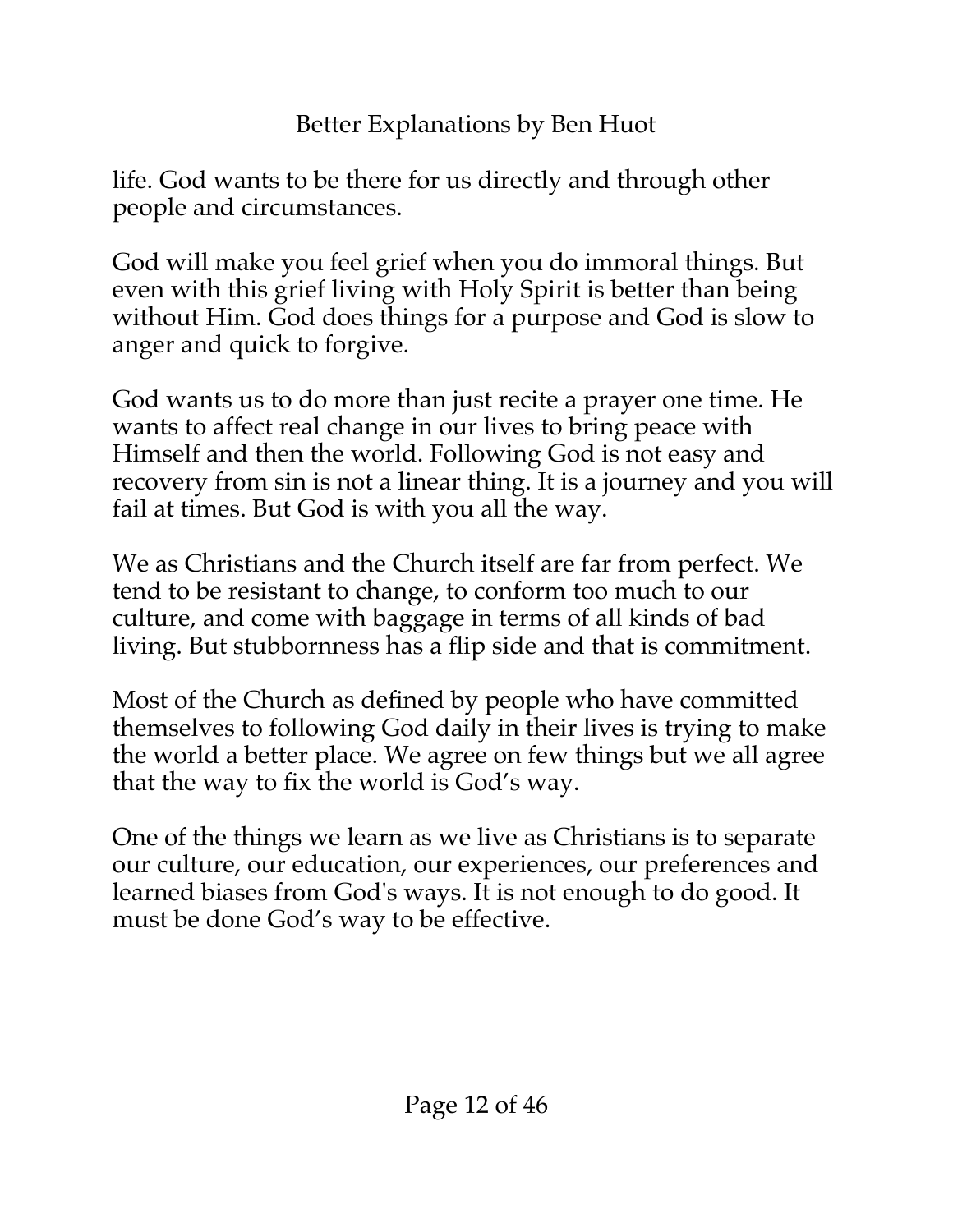# <span id="page-12-1"></span>Standing Prayer

Therefore put on the whole armor of God, that you may be able to withstand in the evil day, and having done all, to stand. --Ephesians 6:13 WEB

### <span id="page-12-0"></span>The Encourager

When I am really tired and feel defeated, I think of the military and my choice to never give up. I have always known that God goes before me and even in my hell, at the time a gas chamber, God was with me although I certainly didn't realize it then or feel or see it.

Like the wind, sometimes God can best be seen by His effect rather than visually and over time. The famous medieval philosopher Maimonides talks about how God can be understood by us only as what He is not limited by, or by describing how He is different than us. We know God is not limited by time or place, He is without sin, and there are no limits to His power.

It is only in the life and words of Jesus Christ that we start to see God in a way we can start to describe Him in terms of qualities He has that we can relate to in some degree. Many see God in His majesty but fail to see Jesus in the boring and mundane repetition of everyday life and common experiences we all can relate with.

We are unlikely to see God visually and even the mystics preferred not to as they feared they would become proud if they received some special visions or insight into God and spiritual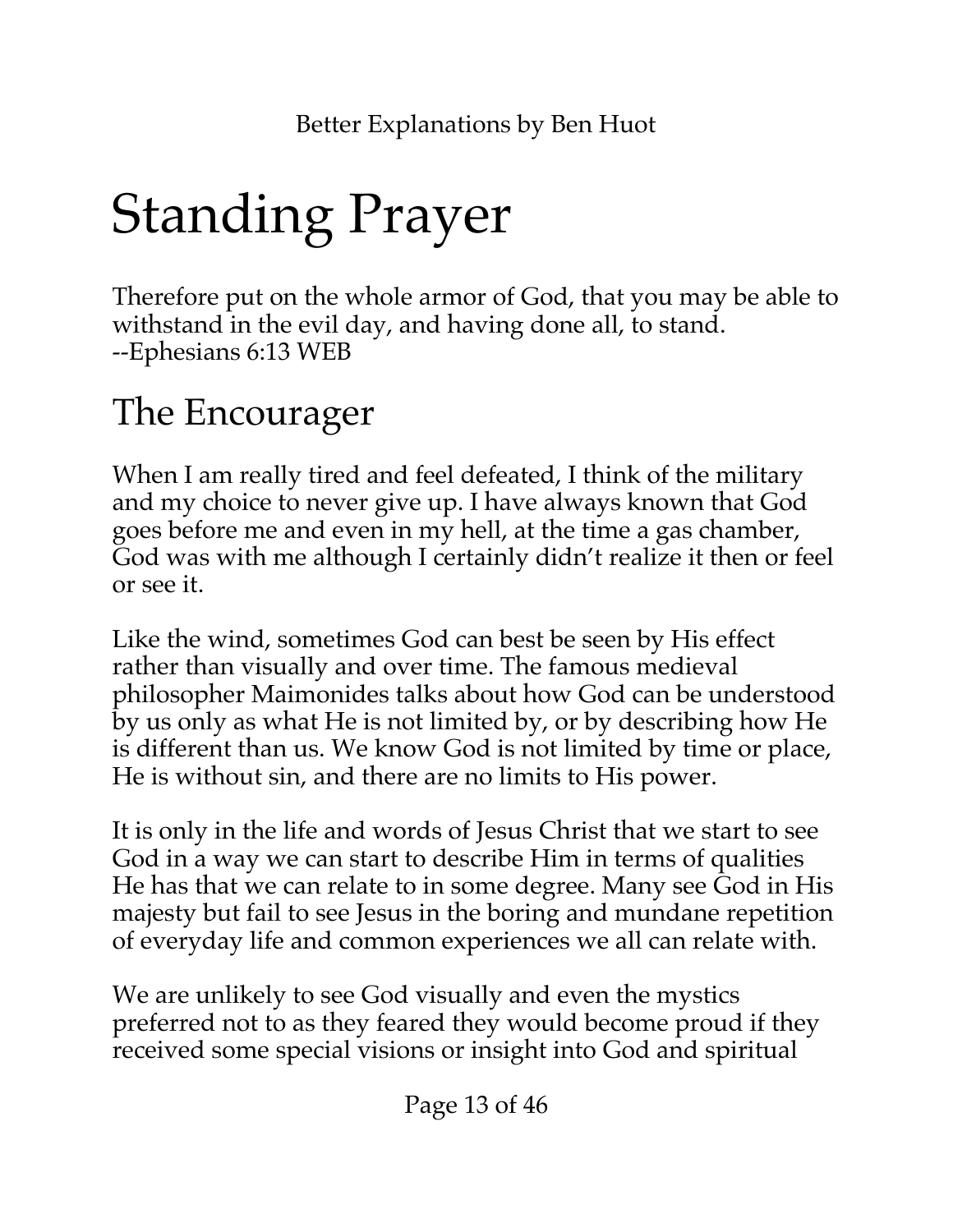things. This does not mean He is not with us daily in every step we take and in every minor decision we make.

Christianity is a religion not a philosophy and relies on faith as our primary means of understanding God not reason.

## <span id="page-13-0"></span>The System

We think the devil lives in hell and God in His heaven and we are alone on earth to suffer from each other without restraint. This is not true at all. Both forces and individual spirits are at work in the world constantly. In fact the spiritual world is not really a different world but a bigger one which the physical one is a small part of.

The only thing that limits God is His nature and the limits He places on Himself with regard to human choice. The most effective way to subvert God's people is to be subtle and convince people there is no spiritual world. The devil cares more about the Church and the Christian's mind than unbelievers.

Typically the most supernaturally aware societies are the most receptive to the Gospel. There is a reason why the devil does not try to physically oppose or attack Christians very often. God also gives the spiritual world a shorter leash than the physical world.

Spiritual warfare is more like a cold war in our world and has some connections to the way intelligence agencies work. The main weapon is not force but deception. Changing the mind of the opponent and having perfect insight into what he knows and thinks is often more effective and less costly than trying to occupy a foreign nation.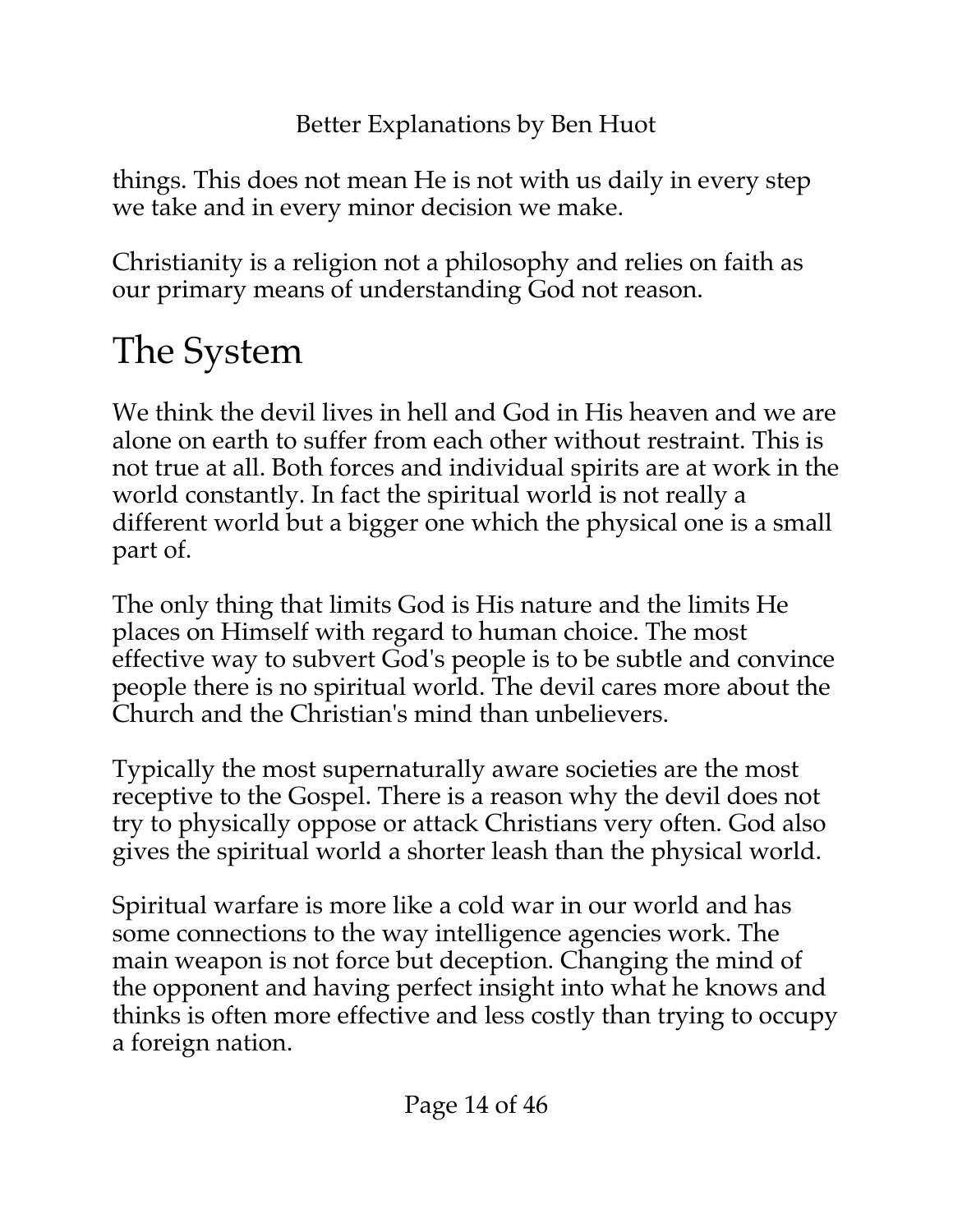The US world system is very much patterned after the British one including similar ideology, but the US has found it is more effective to control the hearts and minds than the territory of other countries. That is why computers were developed in the first place and why our media is so powerful and so resistant to reform.

And this is why people are watched more closely by governments or now businesses than every before. To truly control us they had to let us have a little bit of their power and get us to choose to play by their rules. They watch us like an intruder they know is there because any power can be reversed and used against the aggressor. Every system is penetrable and every attack has a counter.

The devil although many times more powerful than all of us people combined will never destroy God's Church because it is based on God's power not people's. God works through people but the Church is directed by God. Just as an individual soldier realizes their frailty, they have access to greater power, in that case the power of an entire army.

### <span id="page-14-0"></span>Forward with God

Before we can truly embrace and work with God in an effective way we first must realize that we must never try to work alone. Life is too great for any of us to try to survive on our own, let alone temptations and the lies and deception we encounter in our daily routines that seek to undermine our connection to God. It is only when the soldiers are alone or in small groups and detached from the main army that they are weak and easily defeated.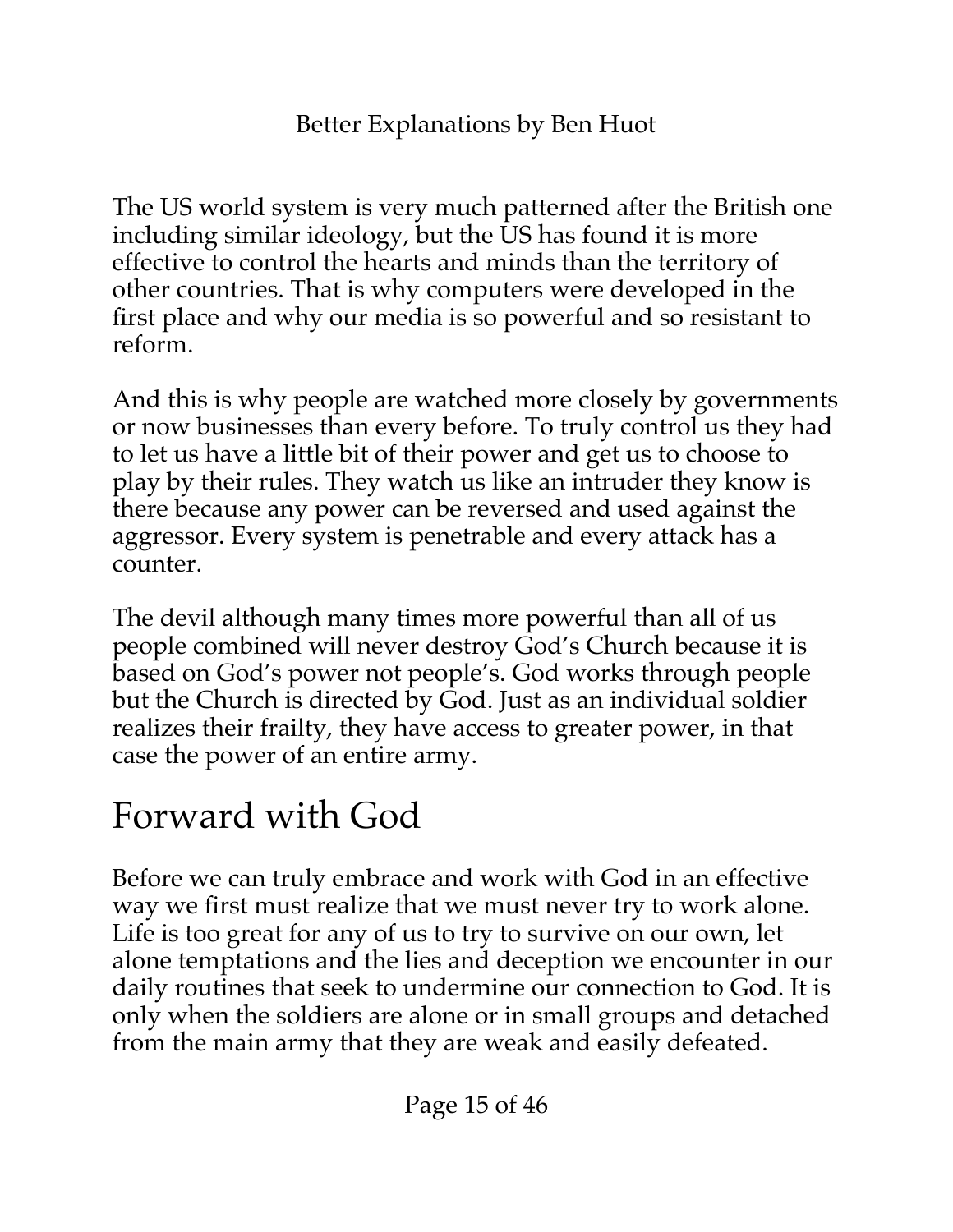For Jesus to be our Savior He must be our Lord as well. Furthermore, we cannot please God without faith. So we must submit ourselves to God's will daily but also stand with Him when we need His help. God does not abandon us when we are defeated or we cannot hold onto our faith. The simple answer is for us to choose then to believe God despite our doubts and then to ask God to increase our faith.

Life is truly a battle and this is obviously not just spiritual. We fight against disease, aging, accidents, debt, personalities, politics, greed, divisions, and the like. Life is a fight for survival even amongst animals.

We do not need to be defeated and we will not as long as God is both leading us and we are working through His power and for His purposes. We will suffer no matter who we follow but we can actually win depending on what side we choose. The next step is to make this decision very clear and continue to make it clear daily.

As a reflection of the model of salvation, faith in and of itself it a gift of God as well. God provides most of the faith necessary. The key part we need to provide is the choice to believe repeated over time. The choice to follow God is not a one time choice, but one we continually make throughout our lives. You cannot remain neutral spiritually and eventually everyone will be forced to choose one side or the other.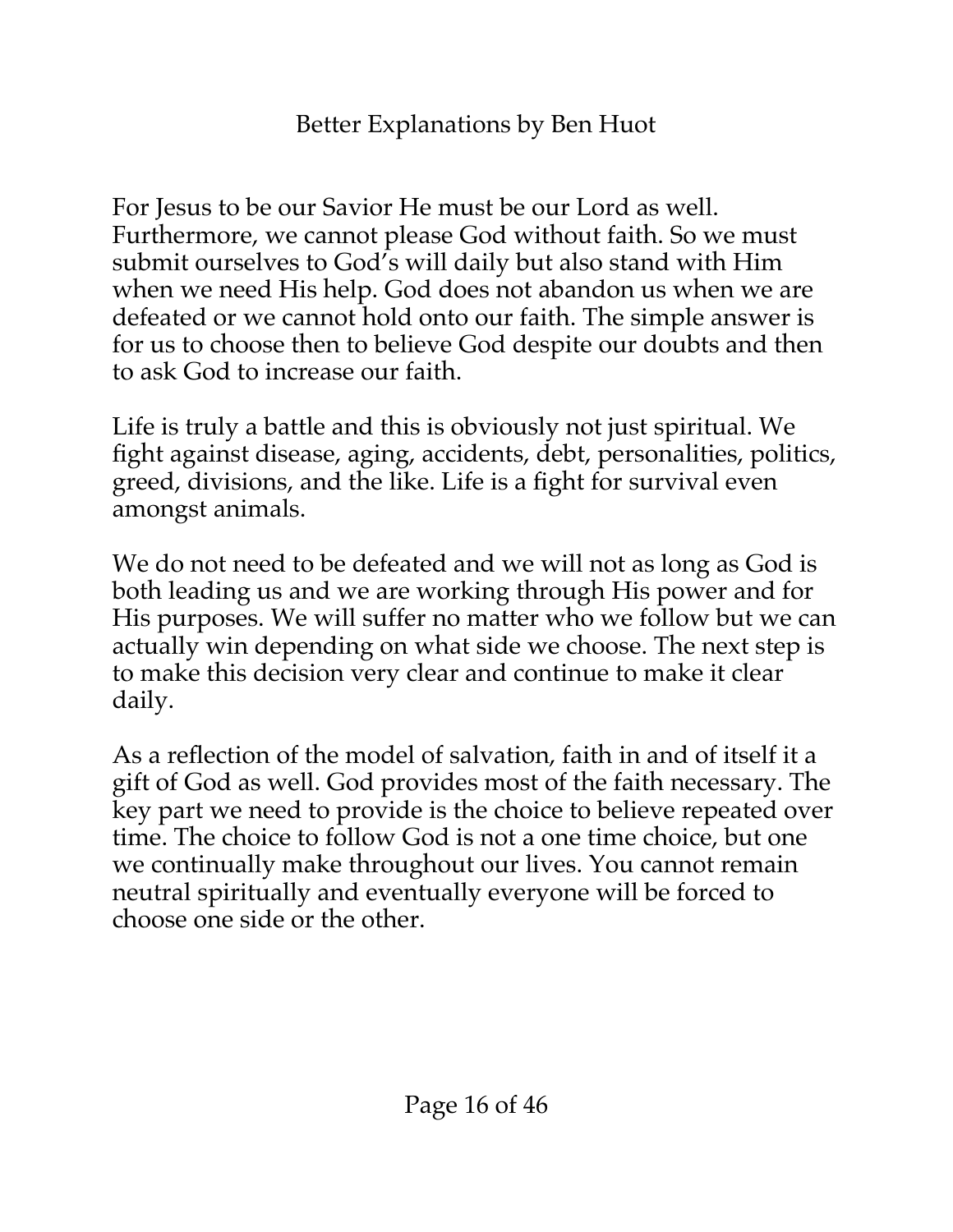## <span id="page-16-0"></span>Enduring Lessons

Many people often wonder why would someone spend so much time studying philosophy and religion. What is the practical benefit of it? These things help you become wiser and avoid pain.

I do not pretend to be wise. On the contrary I have made many stupid mistakes and continue to do so. But I like to avoid pain where possible and so like to read about the failures of others so that I can avoid the consequences.

Why does God tell us not to sin? Because it hurts us by making it harder to find peace with God and the world. Sin sounds fun at first but later on it hurts us and others. Sin is the source of suffering in this world. There was no suffering before sin.

Most major religions have as many or more rules than the Bible. They are also very similar. The same hold true for government laws. They are necessary for people to get along and have a society that is stable and functioning.

One of the many problems we have today is that we are making things legal that should remain illegal. I know the reasoning is that no one follows the laws anyway or that they do not hurt other people. But all addictions hurt other people.

These laws fall into a category called decency or vice laws that have been illegal until recently in our country. Issues involved include sexual immorality, gambling, and drugs. Lying is probably the worst for destabilizing society but, though not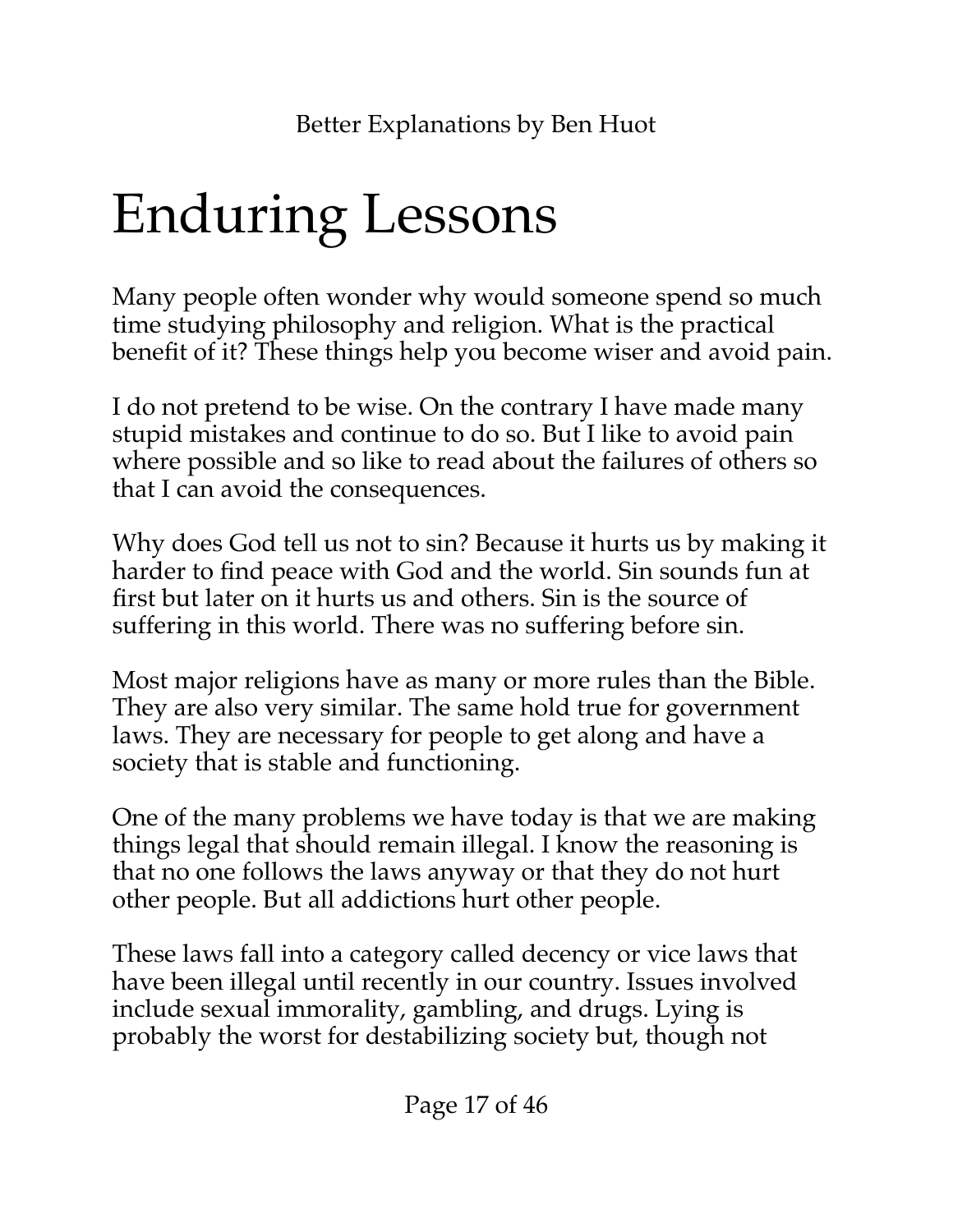directly illegal, there are serious legal penalties for it in certain cases. Stealing is being enforced less also, especially involving anything digital.

Many of these on the surface seem like things that the government should not legislate and they should be left to people's conscience. The problem becomes that once you allow a little of sin in your life, it escalates until you end up serving the sin. You then lose your freedom and joy in life.

As Christians we have a very different idea about freedom than America does. Christians do not believe that we have rights just by being people. They believe they have been given freedom by the price of the suffering of Christ on Earth.

Christ had to be totally rejected by His Father and go down into hell after having a shameful death as a criminal. So Christians believe we are all guilty of sin and deserve to suffer eternally in hell. Christ paid that price instead.

Many think this too severe a punishment but we do not understand how painful sin can be. Wise people figured this out over the millennia of human existence. What seems fun at first can have really bad consequences that are not usually apparent at the time.

So why should the government be brought into this religious issue? It comes down to things affecting other people. When someone does drugs and then drives it hurts other people. When they steal online media and software it drives media companies to make everything we buy temporary like streaming or software restrictions.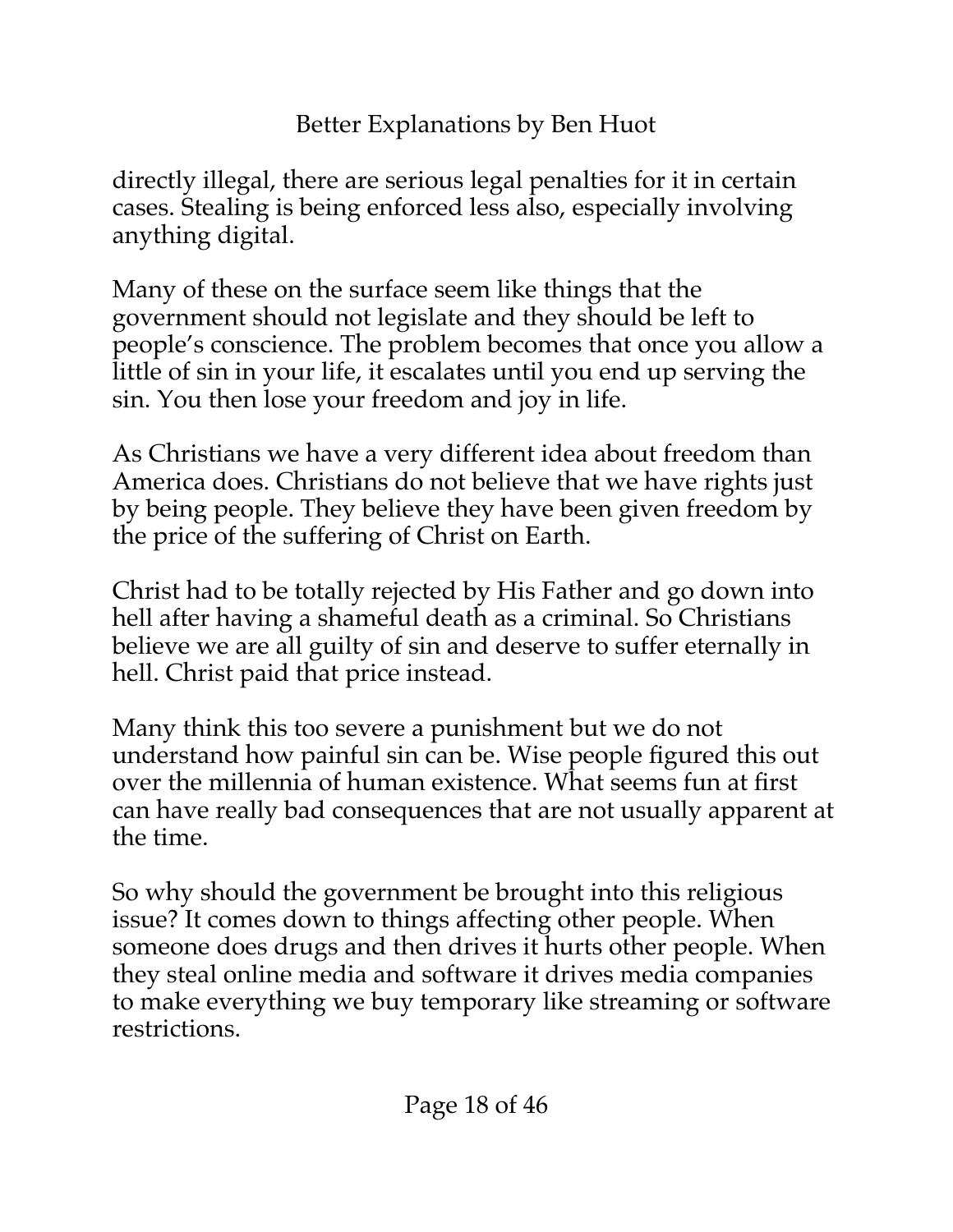Our country needs to find a way to agree on basic things and find some sort of philosophy to base the country on. The constitution is not enough. There have to be cultural ways of understanding how to interpret it. Separated from its context the constitution is unclear.

Furthermore this constitution was written for an early industrial revolution era not an information revolution era. The main problem at the time was the power of government not the power of hackers. Our world is now global as well as much as we do not like it nothing has been produced anywhere near the scale we do today without China as it is governed today.

We can thank Saudi Arabia and China for their governments and their cultures, for our freedoms today. Without them we would not have the internet today which is now the basis for a stable and functional society as much as oil or food. The US is not self sufficient and could not be in the way the US decided to design the world.

Unfortunately we can not just travel in time to fix the problem and if we did we would open a worse situation than we have now with the Internet. There is a direct tie between how easy it is to do something and what society ends up doing on a large scale. We have made crime too easy and that is why we have so much crime today. Most crime is done online today as everything else is as well.

The human mind is the source of bad things. Our enemy is really ourselves. No one makes us do bad things usually. We can be compromised but that usually involves us previously doing something bad which gives the criminal leverage.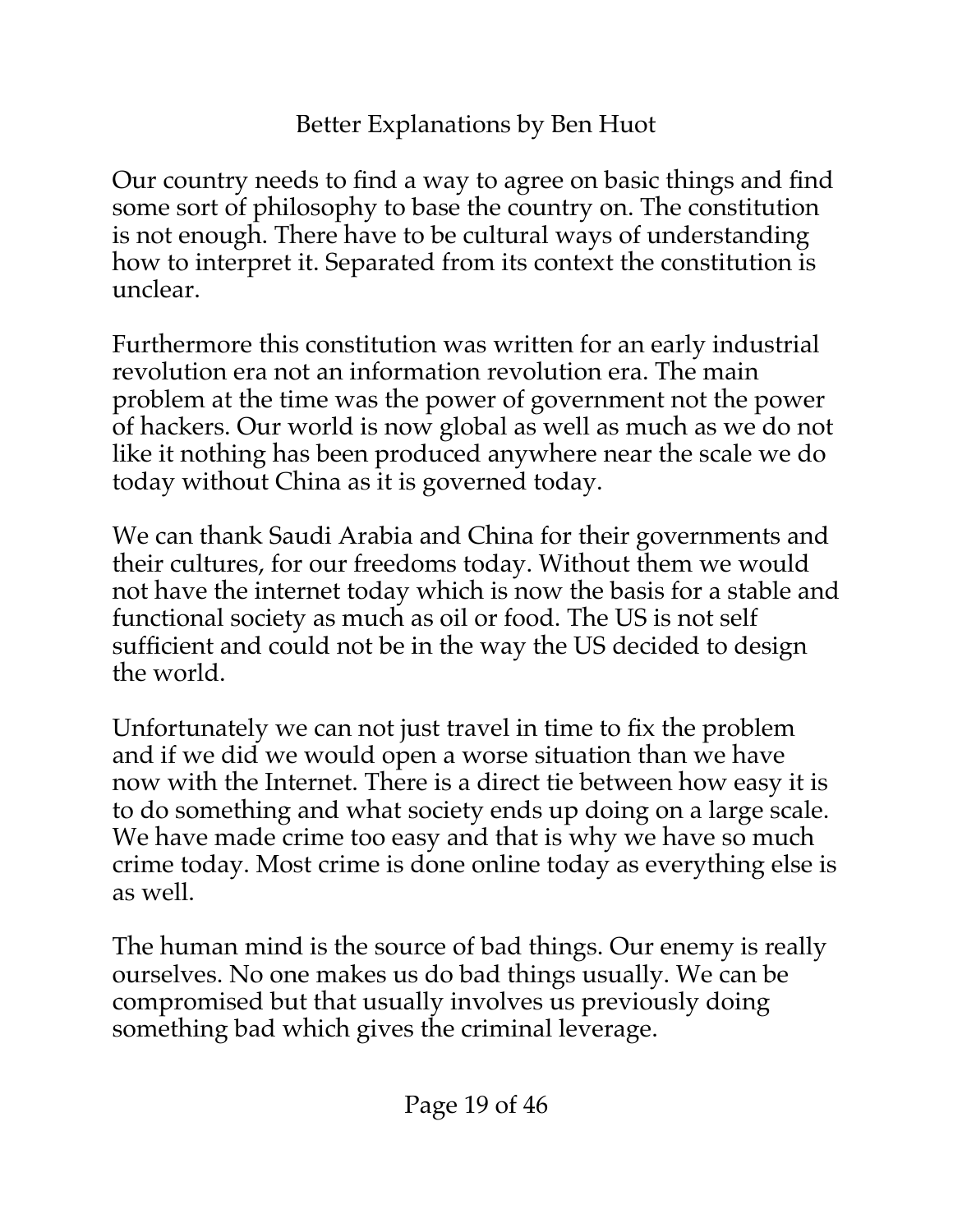The more we link the human mind directly to actions as we do with current technology like doing good or bad with a button, the more we bypass our brains so that we move from what we feel to what we do. When we do not think critically about how we feel and use our mind to suppress antisocial and evil tendencies we end up doing bad things.

So the combination of both making sin legal and easy to do increase the sin in the world. When you remove more and more absolutes other basic concepts in civilization are challenged as well. It may not be more laws but it could be the way we educate or don't like in not teaching how to multiply without computers, art or trades in school, or how to write in cursive or how to tell time by old clocks.

We have made great strides in society when it comes to things like toleration for differences and lack of tolerance for violence and we need to push this even farther. At the same time we need to double down on getting vice crimes under control. But to do so we need to reverse much of our thinking about these "minor" crimes.

Sin hurts us and others whether you are a Christian or not. That is why we must make it harder to sin. When we were a rural based farming society you had to go to the city and go out of your way to get involved in sin and crime. Now everything comes into your bedroom and, if you hit the wrong button or have poor security, you can do bad things.

I think the way to deal with this for individuals is by studying about ethics, changing the way we think, and being more careful in how we act. What the rest of society does is out of our control. But going down the road of sin leads to more suffering. Avoid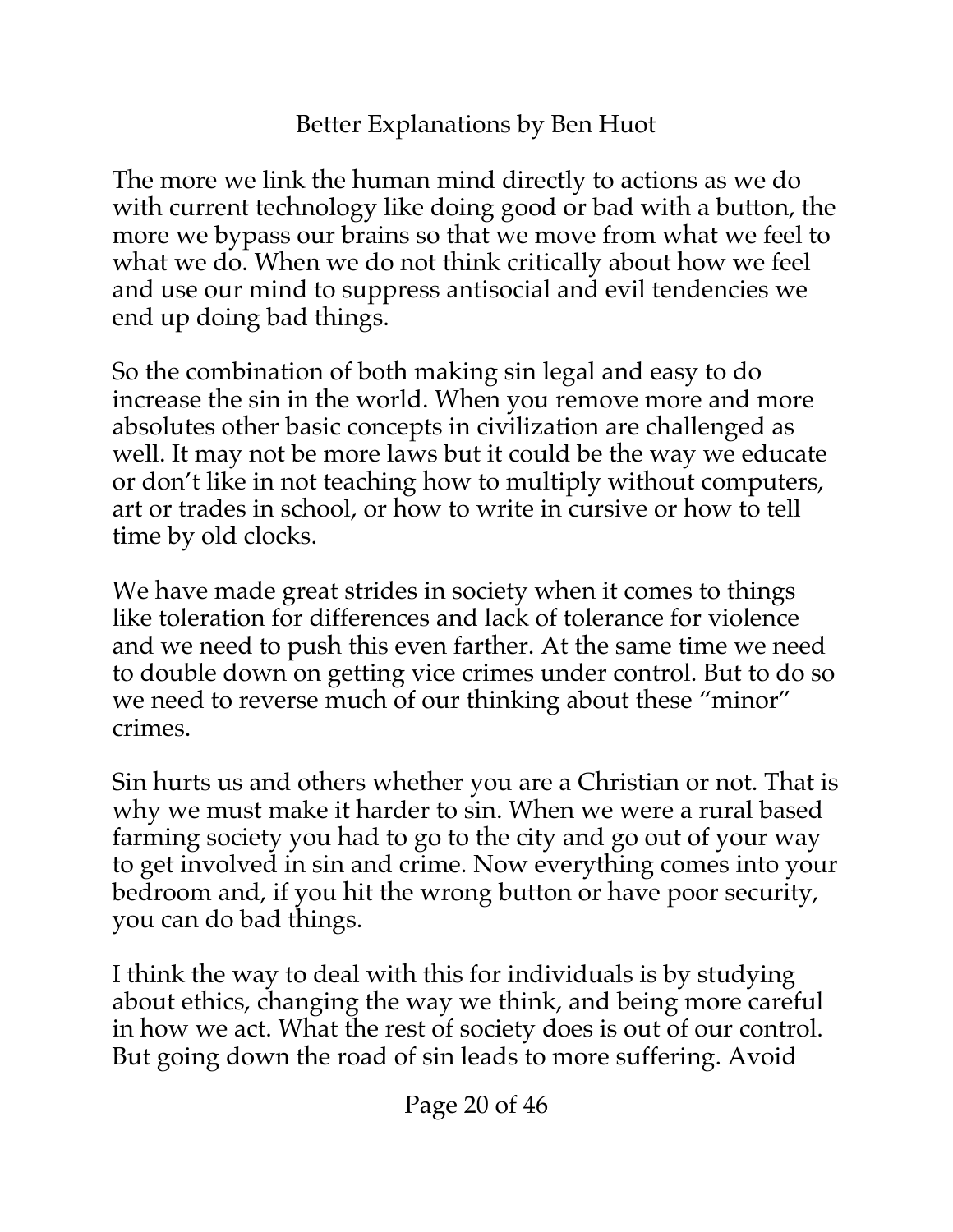even things only loosely related to anything you would not be comfortable with telling your mom.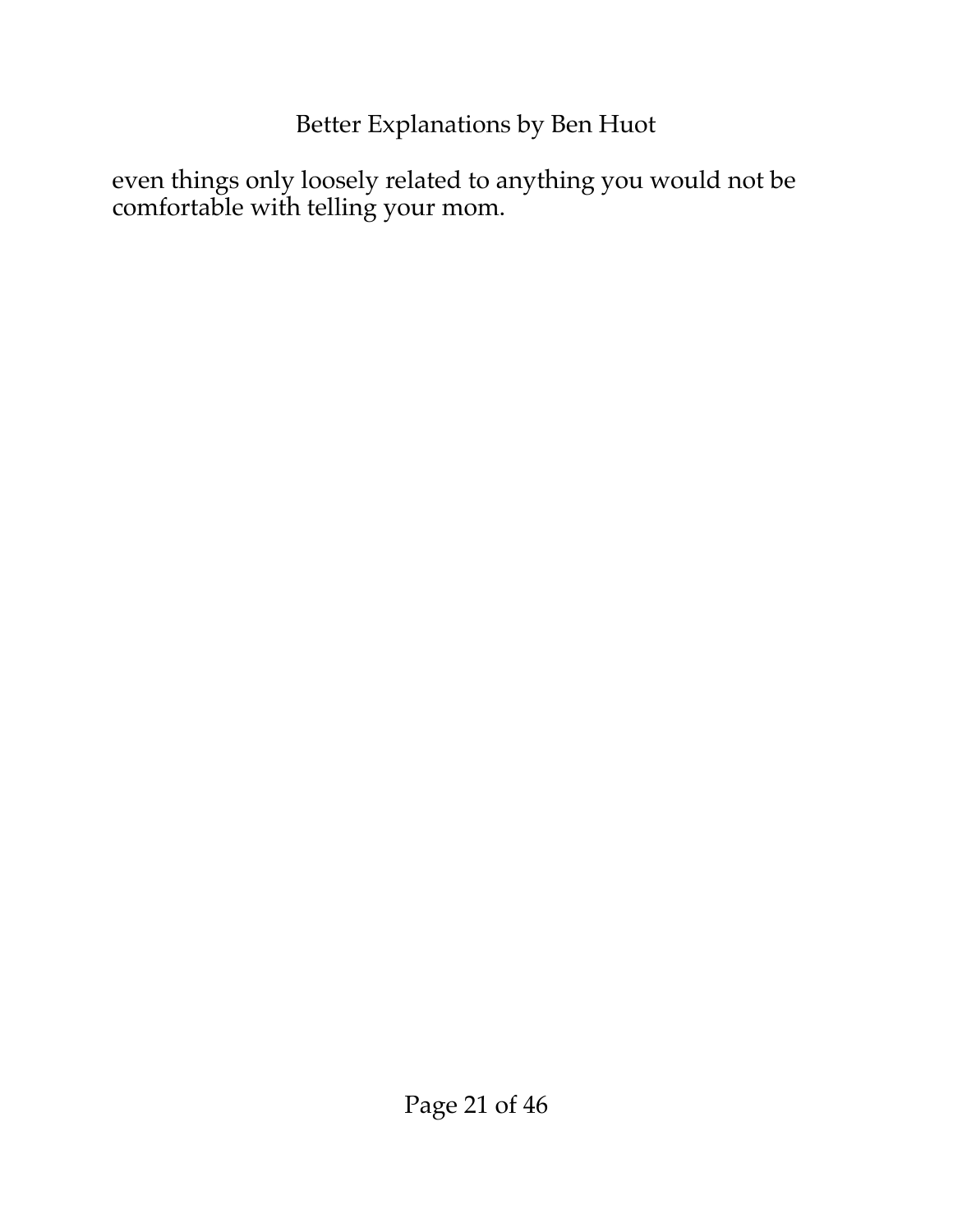## <span id="page-21-0"></span>Know Yourself

Most people think certain things that are often in conflict with how they feel. This is because people often have poor self knowledge and are motivated mostly by irrational or emotional arguments. Their emotions and thinking are not in sync because they are in internal conflict.

Major world belief systems tend to encourage self reflection and acknowledge that a person has a reality that is not entirely based on quantifiable data. Many modern people seem to think science is the only or best way of knowing about life. We reduce our feeling down to facts and then argue about something different from what we feel.

We are not honest with our motives to others because we are not honest with ourselves. We need to accept that we are primarily driven by emotions and emotional arguments. Many of the issues we argue about are not the real ones we are concerned with. We are afraid we may appear weak if we acknowledge that emotions are as valid as facts in forming opinions.

I have no problem admitting that I am irrational and subjective. In fact I think anyone who truly believes they are objective is trying to take the place of God. Only God can truly be objective. I am not trying to be objective and I am not trying to argue with factual evidence. I do not desire to change your opinion.

This does not make me better or worse than others and I admit that I likely have poor self knowledge as well. I think spiritual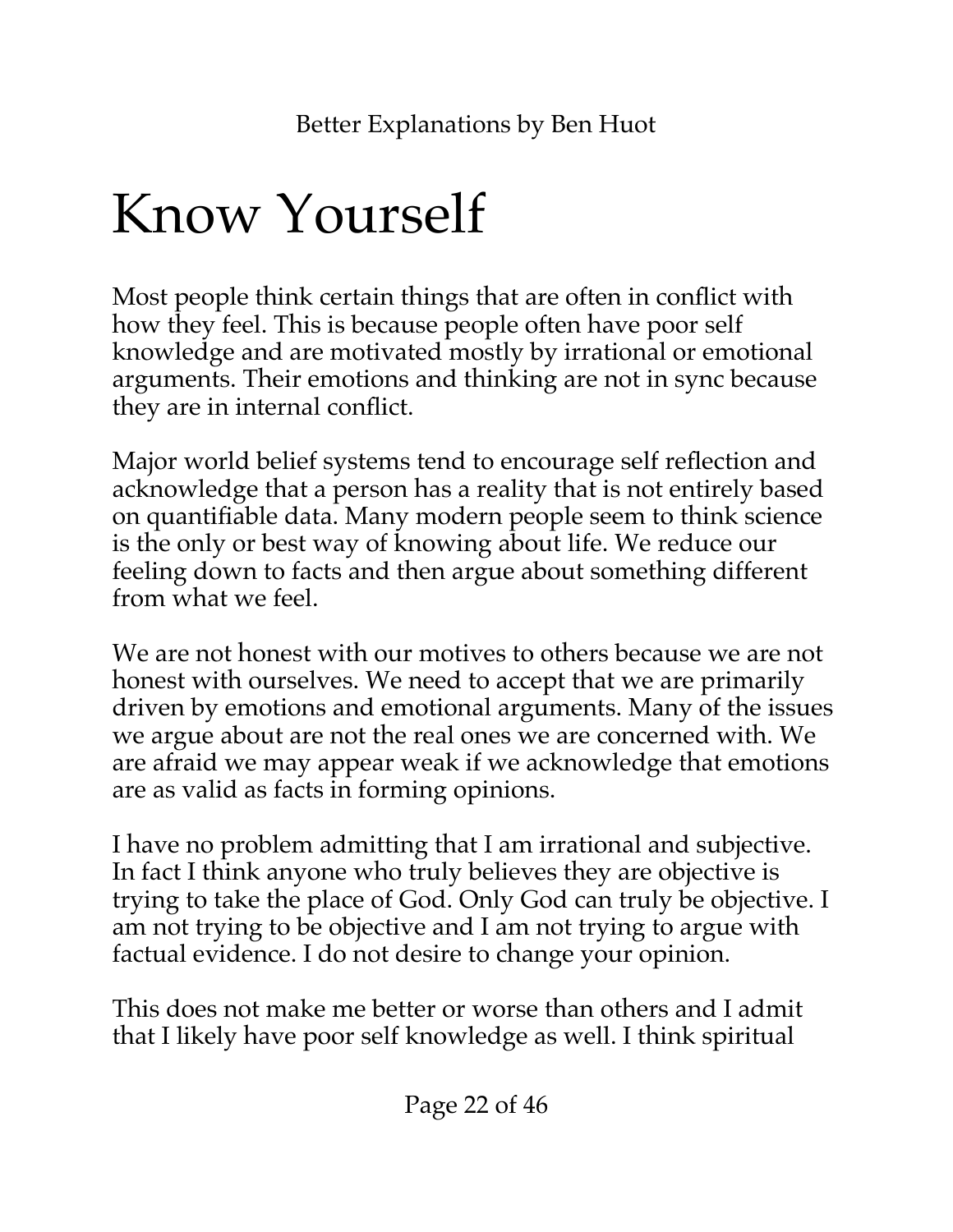growth helps us see things more from God's point of view. I find this helpful because it allows me to see beyond my own feelings without resorting to making myself as the center of things or oversimplifying human existence and major life issues as purely factual in nature.

God is a perfect blend of emotion and logic and so should we be also. Ignoring your feelings does not make you stronger. Not accepting your limitations does not allow you to accomplish more. Even denying fear is not beneficial to your self mastery.

Emotions happen faster than logic does and are useful when we are in dangerous situations. They also help limit what we see as acceptable by what we can do alone. Science answers a lot of useful questions about how to do something. But it requires more to decide whether or not to do something.

Our society is as optimized by science for economic efficiency as is possible without radically different technology. But this is not the most important thing. If we were more responsible and saw things from a longer term perspective we would come up with radically different solutions to our problems.

We seem to have decided sometime ago that it is acceptable for someone to suffer in the place of another. Many people believe that it is morally justified for the needs of the few to be sacrificed for the many. This is one of the reasons why I am in favor of the US Bill of Rights even though I do not believe people have rights just because they are people.

I think that nothing should suffer unnecessarily and few things are really necessary. In other words the Bill of Rights is important to me because it places limits on what a society is allowed to do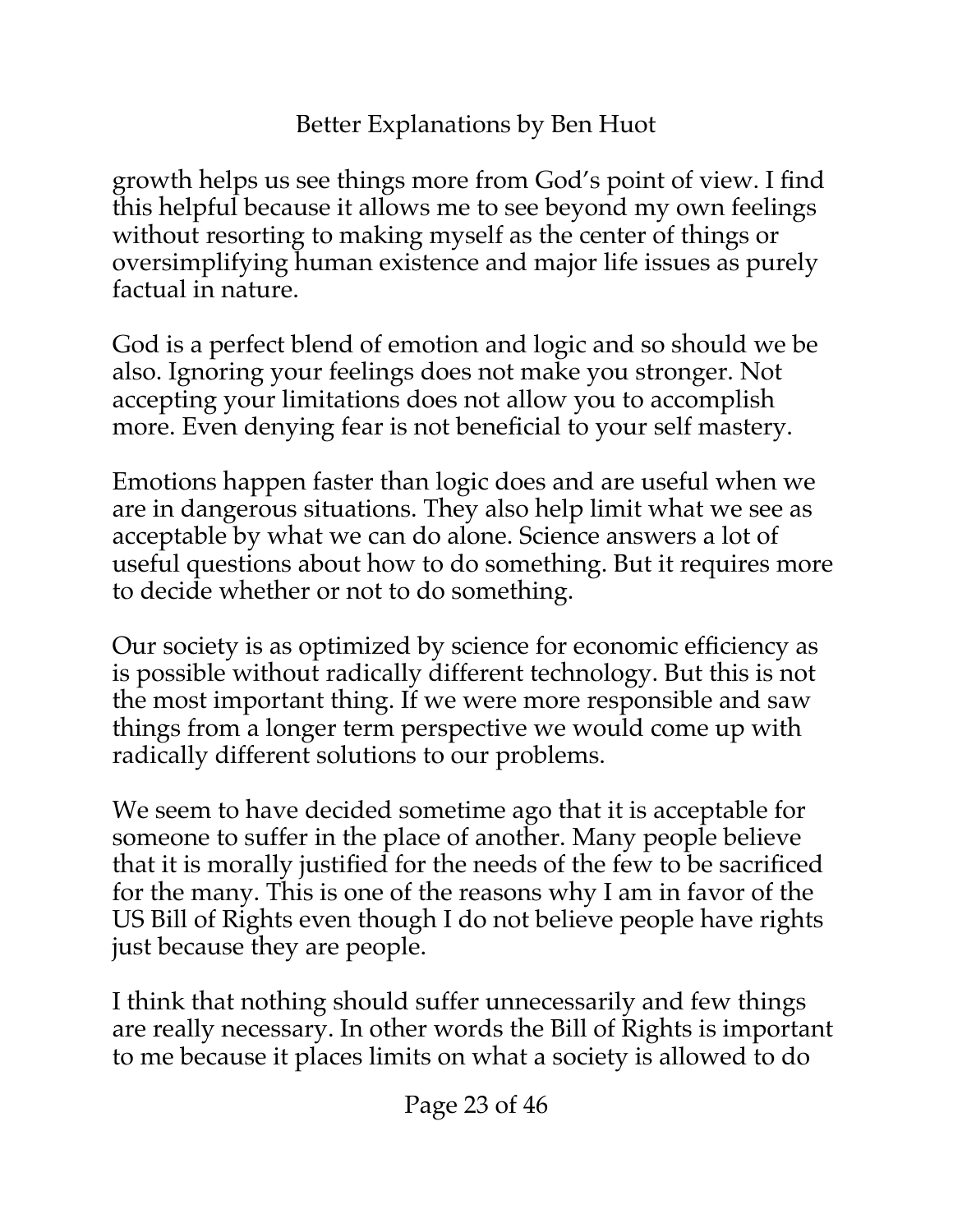even when the majority thinks something is best even if it hurts the individual.

I do not believe that the ends justify the means ever. We should never decide between the best of two bad things. If we are confronted with this choice, we should do nothing or get more creative.

We should not always choose the easiest way to do something. We should place a higher value on being kind to the individual at the expense of society. The individual needs to be protected from the group more than the group from the individual.

We like to divide ourselves into 2 groups with an us vs. them mentality. But our real conflict is internal. If we can find peace within ourselves it will be much easier to find peace with each other.

Today we argue about who is more tolerant but exclude the other major perspective from this argument. It does not matter who we are theoretically tolerant too. It matters that we both get along with each other from both major belief systems in America. It is not Muslim vs. Christian or Science vs. Faith. It is conservative vs. liberal.

The point is that philosophy matters and it is not always what you can prove that determines what is right or what the outcome will be. There are many other methods of determining what is true other than measurable phenomena. Pain itself transcends the physical, emotional, and spiritual realms of human existence.

You cannot reduce yourself or your opinions down to nothing but what can be proved and what cannot. What you feel and believe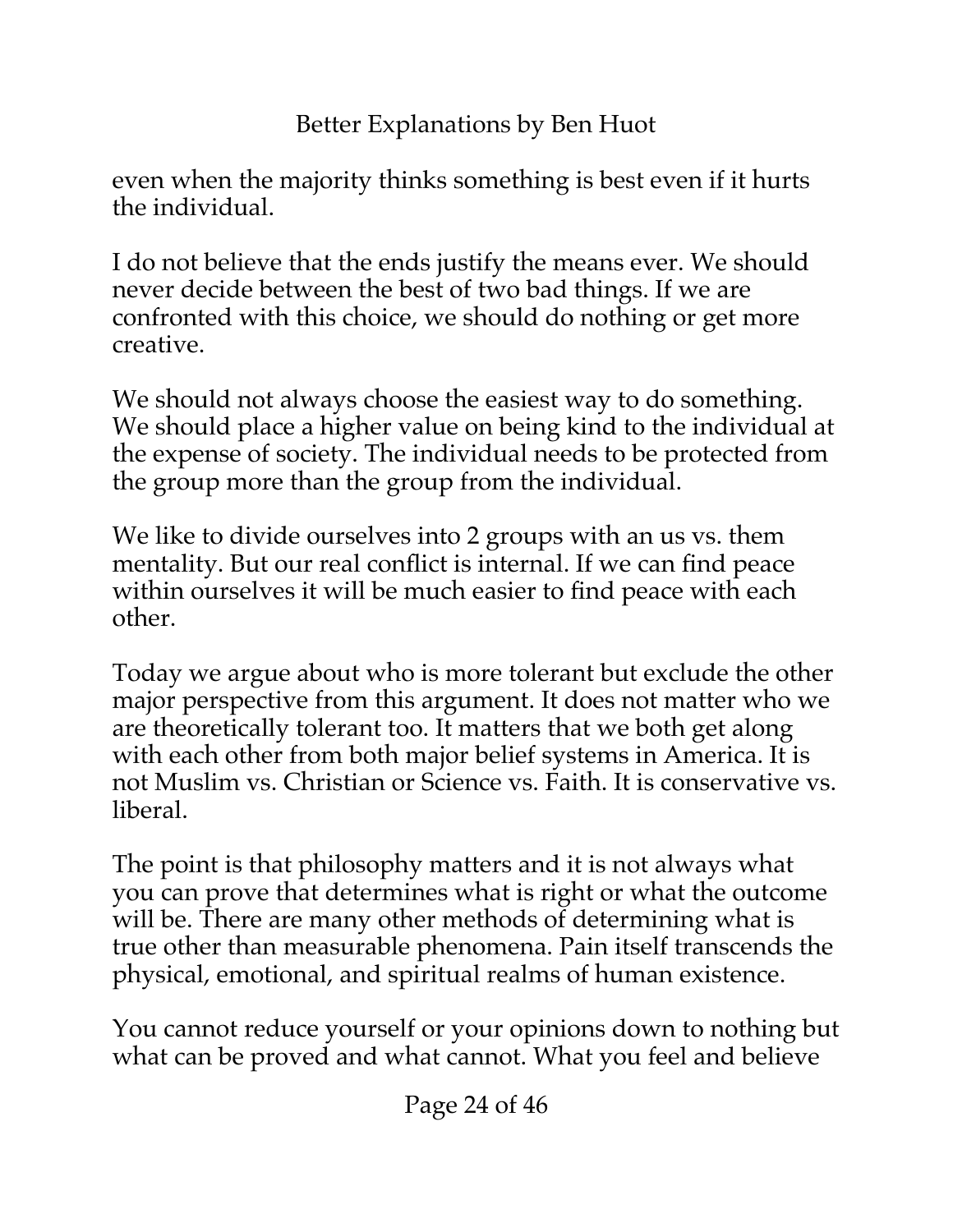is important and valid no matter why you feel that way. But before you can communicate this effectively to others you need to know yourself well enough to be able to discover why you feel this way for your own peace of mind.

Self knowledge is important because without knowing yourself and why you do what you do how can you ever understand why other people do what they do? To start learning more about yourself you need to study a broader field than just one academic discipline and the broadest discipline is philosophy. In fact Science and Social Science came out of philosophy as they were once called Logic, Natural Philosophy, Philosophy of Mind, and Ethics.

To think beyond a logical world you need other methods of measuring the importance of what you experience than just math. Religion is a great way to get into this mindset. Religion expands your mind because you are forced to wrestle with ideas that are not provable empirically.

How do you prove whether karma is true or sin is true? Both are similar in that they both deal with morality but are very different in how this is resolved. Both involve changing the way you think and they involve similar morally significant actions. But they are different in that one is done by you and the other is done by God.

Ultimately we need to decide if we want to live our own lives and end up suffering unnecessarily or follow God and have purpose in our suffering. Christians definitely do suffer but they have purpose and hope beyond this little life on earth. The Christian God understands what it is like to be us because He created us, He lived as us, and His Spirit is willing to live within us.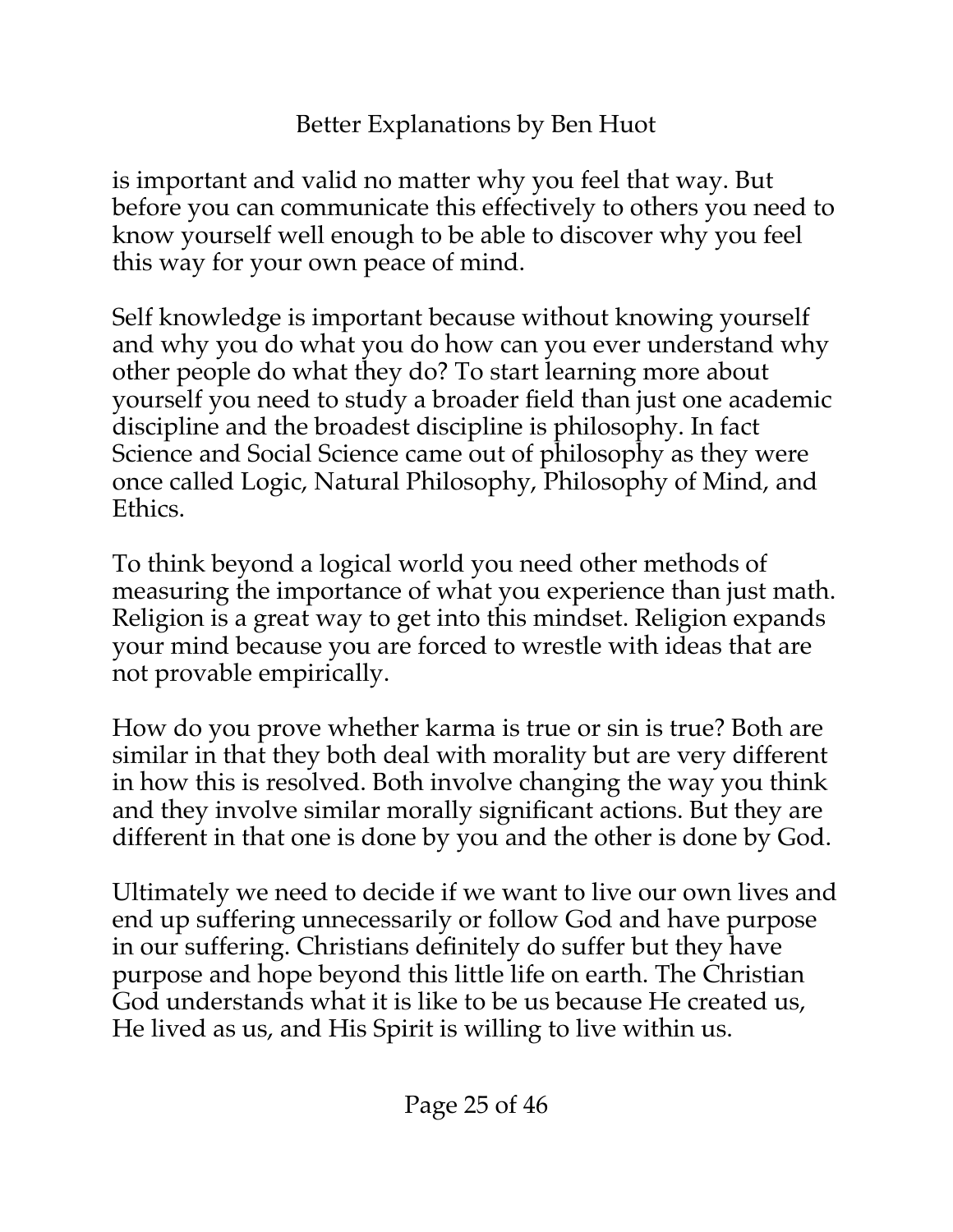God cares about the individual and our feelings because He wants our hearts, minds, and souls not just to correct our behavior or to gain power over us like the world does. God loves us because He chooses to do so despite and even in our immorality and disobedience.

Even when God lives within us, we are still free to do what we choose. This is known by most of us who know or who are Christians because we still sin even as believers. But God's focus is not on punishing us but transforming us by changing our thinking, our experiences, and our actions by His direct supernatural intervention.

God created us with free choice but made it so we still could not sin because we at first did not know what evil was. God now allows for free choice while still guaranteeing us we have been pre-selected to be believers in Him. If He can do this He has the power and will to make us better people despite our stubbornness and rebellion against Him. Free will and fate do not need to be in conflict anymore than facts need to be with emotions.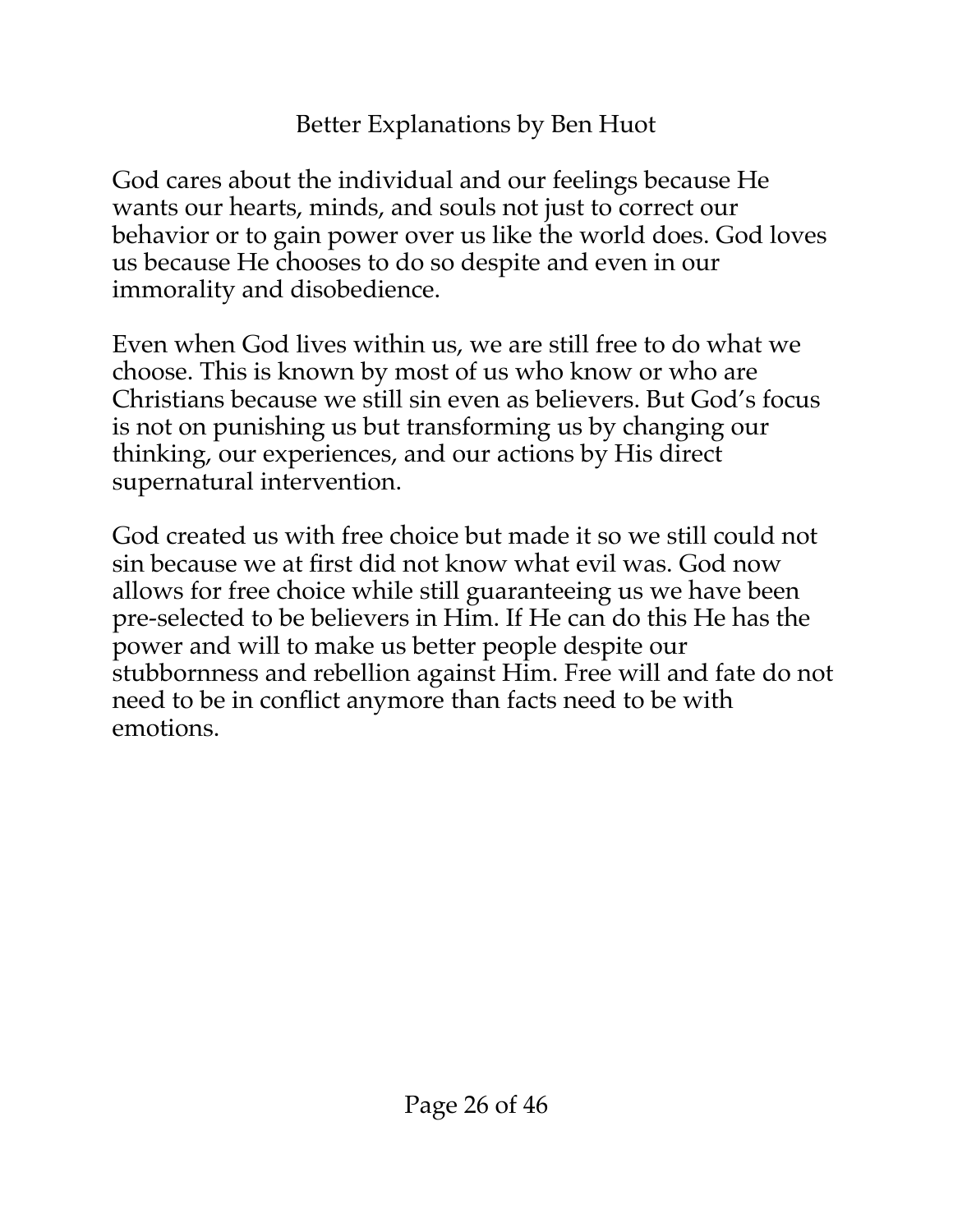## <span id="page-26-0"></span>God is Outside Our Box

God is not a fact. He is truth. You cannot put Him into a box and the Bible certainly doesn't either. We reduce God to our level when we use terminology designed for science. Science claims the place of God in our hearts and minds and we cannot give it a foothold in theology.

I remember the little fishes on the backs of cars maybe a decade ago. The Christian one that means Jesus Christ, Son of God, Lord and Savior. Then you started to see Darwin fish symbolizing evolution and atheism. Then the Jesus fish eats the Darwin fish then you see Darwin fish eating the Jesus fish. Variations continued in that manner.

We all want to have the last word in a debate, but there is nothing to debate as the existence of God is obvious. The point is there is nothing to win. We need to be real with non-believers about our struggles and not fight them. They will fight us because they know no better. But we know better and should come out in peace.

Jesus had much harder words for the Pharisees than He did for the unbelievers. Jesus dropped out of society to a large degree and unbelievers were drawn to Him. He did not fight them but spent time with them in their homes.

Christ is the Prince of Peace not the god of war. I don't see where all the anger comes from. I see wrong on both sides of the politics aisle. Neither side will admit they support any evil but this is not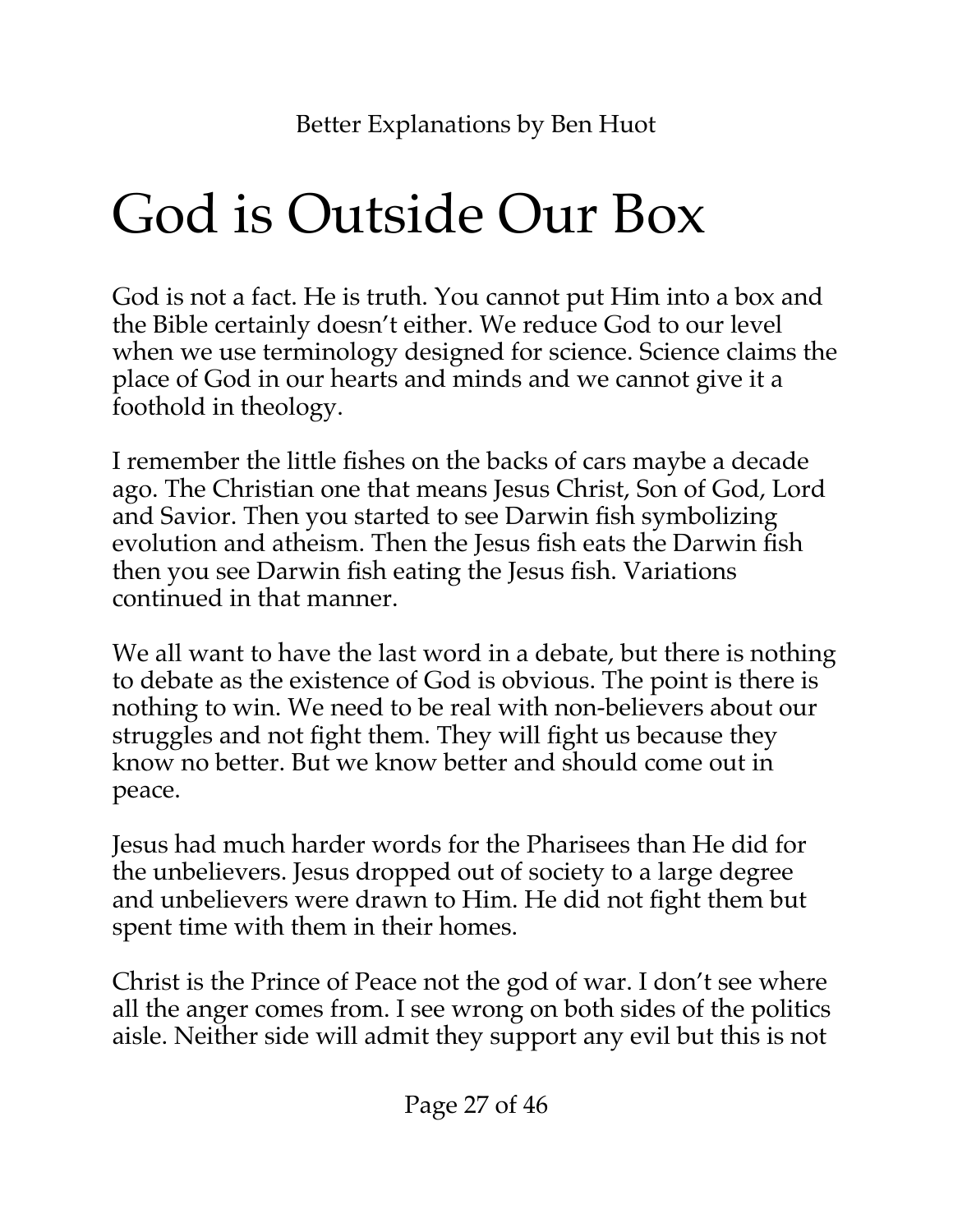believable to people who do not have a political party or who don't vote.

We need to let the politics go. The Cold War was won and we don't need to fight China in a nuclear war. Bad things happened socially and politically, in the past few decades, and there were great things that happened as well. We had many wars, made the environment much worse, and we have legalized many vice crimes. On the other hand, we have better legal support for animal rights and people with disabilities.

We built out the Internet which allowed us to reach more people with the Gospel but crime has shifted to the Internet as well. We, Americans, still are the leader by far of the entire world in every measurable category and yet young people continue to think things will get a little worse each year. We are losing jobs and homelessness is increasing although we still have a huge amount of wealth in this country.

We live in a country that essentially cannot be invaded and we are doing well after fighting major wars every decade and losing the peace in every one of them for over 50 years. We are basically indestructible by ordinary or outside measures. But our entire world system is very brittle and can go up any time. We have found that we can now fight wars electronically so no one gets hurt until they start shutting down our electrical grids.

No one is addressing the key problems because they do not anger, scare, or excite us. We are a society of entertainment and the easy road. We could agree on doing some things we all need to do like fix roads, improve Internet security, clean up trash, get homeless people jobs and housing, crack down on fraud and identity theft, and pay for the healthcare of disabled veterans.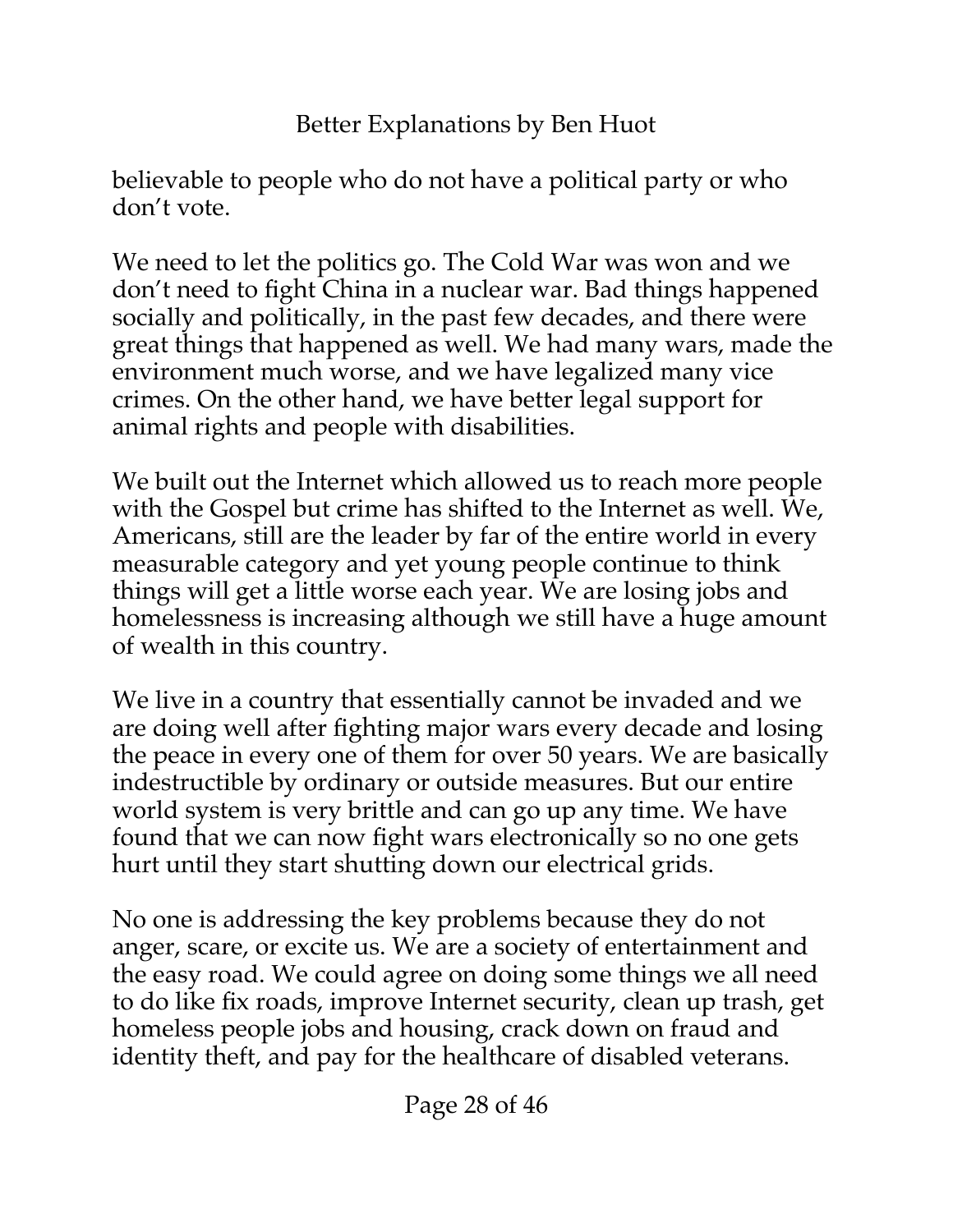Christ does not advocate fascism or communism, democracy or socialism. God wants to rule us directly. We need not fight the battles of this country figuratively or literally. Atheism is not new and it is not new in America. It started centuries ago.

The Church needs so have a vision for the future that we can agree upon. The country cannot agree upon many serious issues whereas the Church cannot agree on whether to wear masks inside. I really don't care which way we go but many people do not attend church because of this and this needs to stop.

The problems can all be solved within our churches themselves. We are our own worst enemies. We sink ourselves and give up way too easily. We fight and bicker amongst ourselves.

We congratulate ourselves that we have seen the light in the same breath we say all have sinned. We say we want to save the world and yet we have largely given up on our own country. We celebrate Christs compassion and yet we have no appreciation for what our military goes through.

We should be the counter to our culture, not a subset of it. There are people with other views that can be Christians as well. Let us see if we can expand ourselves into categories of people we are less comfortable with.

We need to re-examine whether some things are cultural or Biblical issues. Our culture is fundamentally changing worldwide due to huge technological, ecological, and economic changes and we need to bring the Gospel to this new world culture. We need to see ourselves as entering an entirely different world culture. We need to approach it like we would a new mission field of a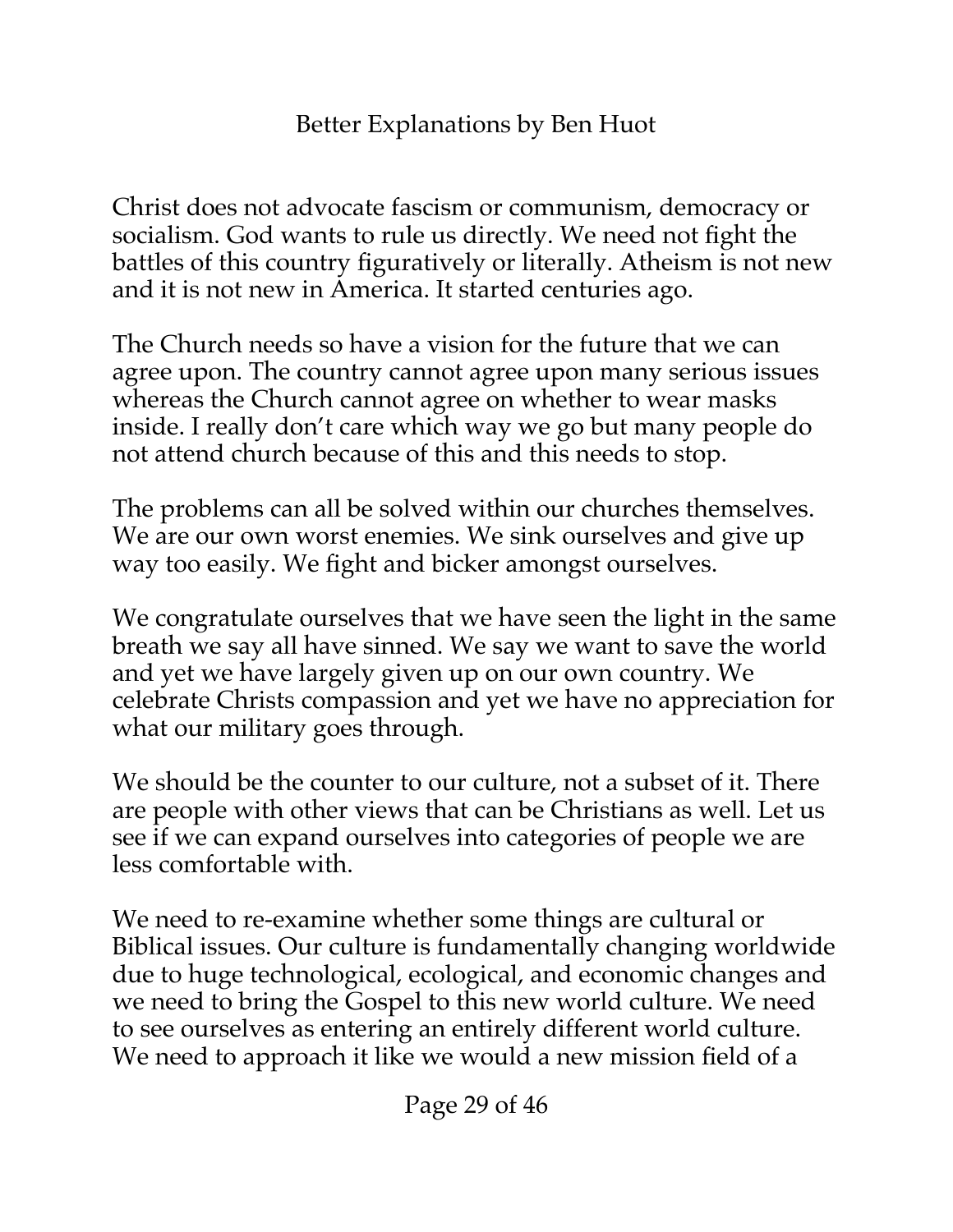world that has never seen the Gospel in their language or adapted to their culture.

We need to bring English speaking Christianity into communion with Spanish speaking churches. We need to bring in churches dominated by other racial or ethnic groups. We need to expand into the Internet world but in a peaceful and low key way.

We should never give up doctrine and we should never accept defeat in evangelism. But we still must make major changes. The virtual world is about to be united with the physical world and we need to adapt and try to get ahead of the curve. Christians need to be more involved in watching technology, social trends, and intellectual discussions but in a way that is mostly about listening rather than debating.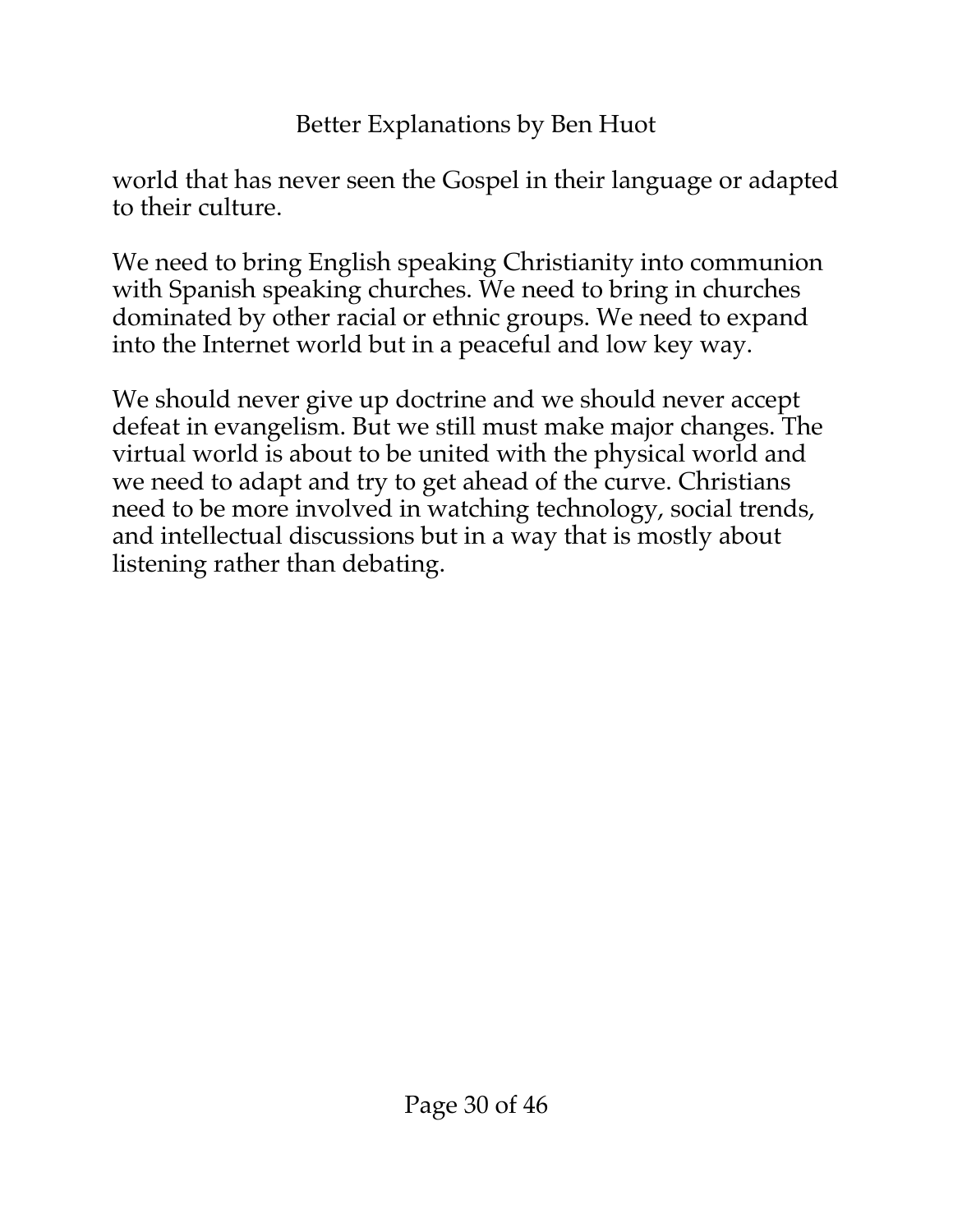## <span id="page-30-0"></span>Crazy Treatments

If you read much about Schizophrenia you will quickly realize a few things. One is that there is very little data to work with which is why even the official treatments and understanding of what Schizophrenia is change frequently. The second is that the ideas on treatment vary widely even currently, especially outside the mainstream medical community. The third is there is very poor understanding of the brain and so much of what they do understand comes from studies done in the last literally few years.

When it comes to trying to learn about Schizophrenia, people cannot even agree that it is a disability. Anyone living with it and able to bring back their mind to any kind of useful state will find that Schizophrenia does not give you special powers or insights. Having Schizophrenia does not mean you are necessarily a genius or really creative. Even if we made major changes in society to make the world more compatible and hospitable to Schizophrenia we would just create an anarchy and the mentally ill would be treated no better or maybe worse.

If you remember one thing about Schizophrenia is that it is disabling. This means it is harder to live with Schizophrenia by a long shot. Most of the social parts of your brain do not work or do not work properly. You are constantly in fight or flight mode. You trust no one. Many people with Schizophrenia are more religious than most people today because society has grown to repress religion in general and specific aspects of it like the supernatural.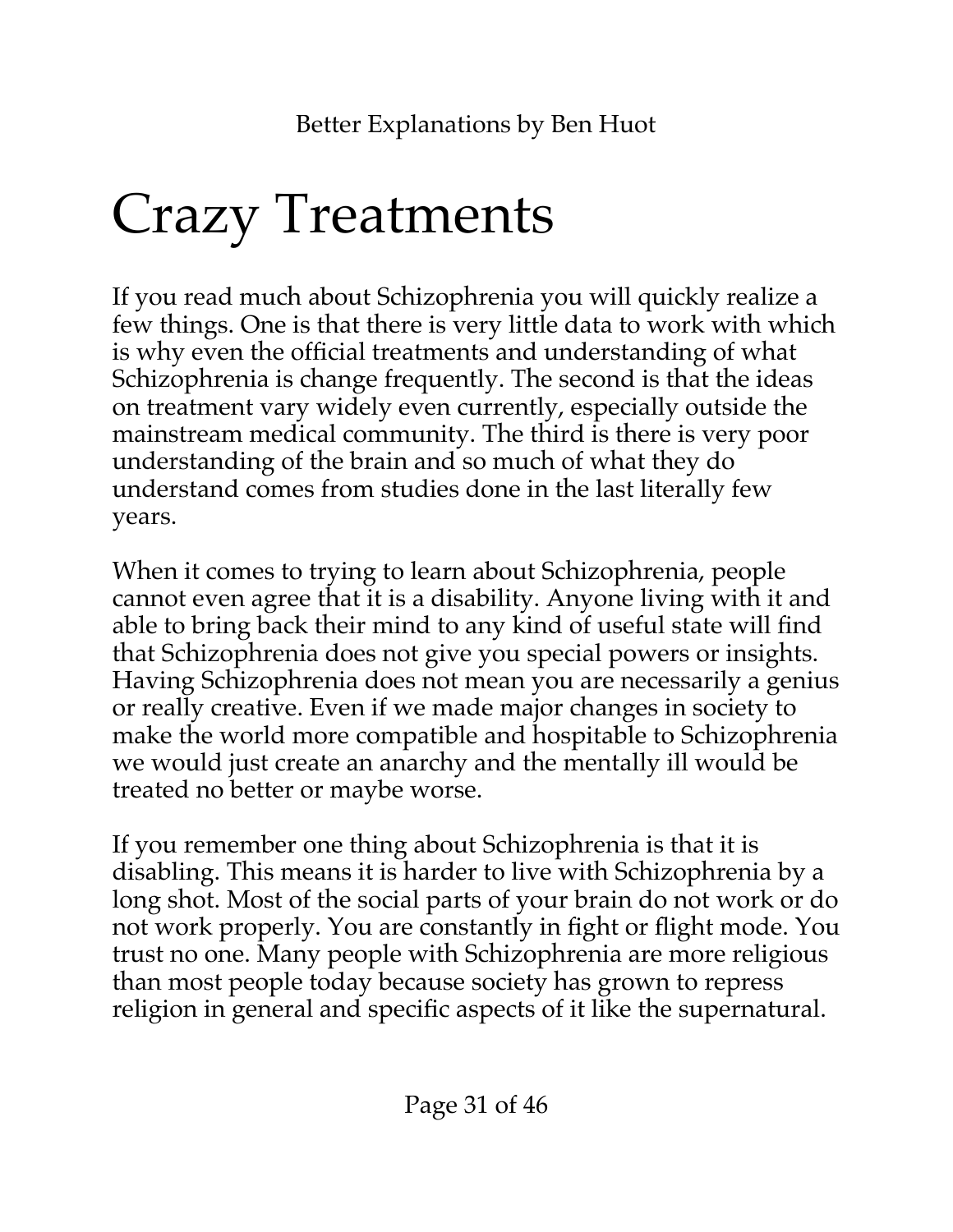You cannot expect a person with Schizophrenia to be able to use their mind usefully any more than you can expect someone without legs to be able to use them usefully. Many physical disabilities can be remediated by using newer forms of technology, but this is not true for Schizophrenia unless they literally do brain transplants. You then will likely be a different person.

All they can do now is sedate you enough to kill the voices and paranoia to the degree that you can function with them. Being on a sedative slows does your entire body too, not just your mind. This causes many other problems as well like rapid weight gain.

I don't mean to imply you cannot have a positive life with Schizophrenia, but it takes a lot of support for most people. It is also a major illness in that it is quite painfully and physically as well. It also causes major depression as it is hard to deal with day in and day out.

There is much room for improvement in both medication and secondary treatments. One of the ideas gaining prominence in mainstream medicine is that of Buddhist meditation. The problem with this is that if you can control your mind enough to meditate it is likely not relaxing or you cannot do it correctly or at all.

Mediation is very difficult for anyone. Most people who became monks traditionally and practiced Buddhism in this way across major schools would spend their whole lives on this. I seriously doubt they would take people with Schizophrenia at that time in history especially if they ever worked with someone with this condition. Buddha himself had no major psychological problems.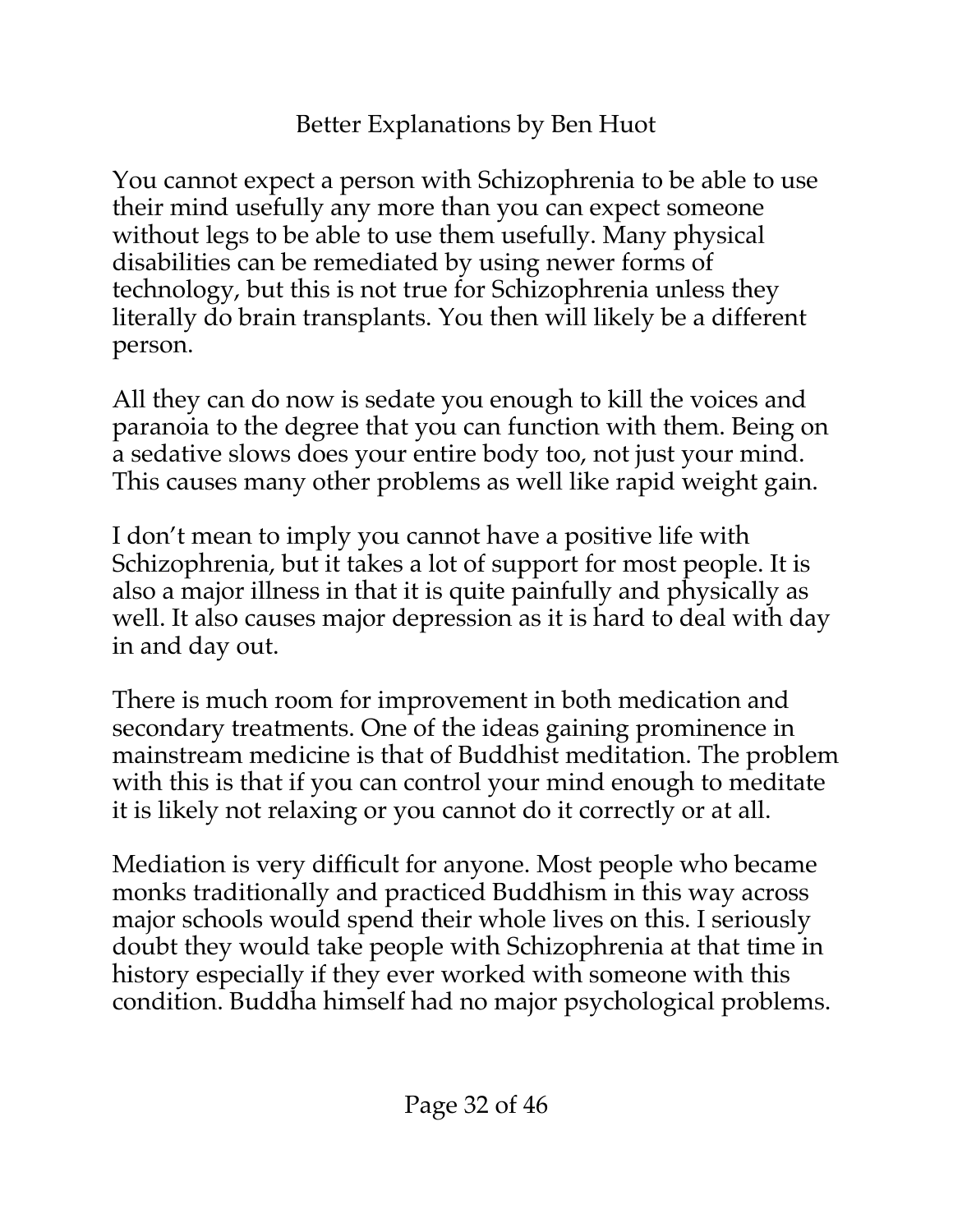In fact people with Schizophrenia typically died of starvation after being in a psychotic episode for a few weeks, because they stopped eating. This happened until the 1950s when they realized that sedatives could be effective in treating Schizophrenia. Vicktor Frankl, the famous existential psychologist, was the first of one of the first to try this.

There is a lot of crossover between psychology and Buddhism and some ideas could be helpful. I think breathing exercises by themselves could be very useful, but I think it is unreasonable to expect people who have lost the rational part of their brain to meditate. The concepts themselves are very subtle. If most people with Schizophrenia have trouble keeping a schedule, getting proper sleep, and working a basic job having them learn mediation is like sending them back to basic training.

Another extremely scary type of treatment being discussed is taking once illegal drugs. The way people describe how this works sounds exactly like getting high and the way addiction works. This is not a treatment but just an abuse of drugs. The problem with once illegal drugs is that they have no legitimate medical or psychological therapeutic uses. If they worked they would just be controlled substances like morphine or oxycodone.

The problem with being high is that it is not sustainable and so people go on to more extreme drugs to get a bigger high. When they stop they get extreme depression. You cannot maintain a high as the brain has to balance itself back out again.

The other thing about addiction is that it is directly chemical driven and goes around the rational part of the brain. People with Schizophrenia do not want to operate purely on emotion. That is what we are trying to change as the goal of treatment.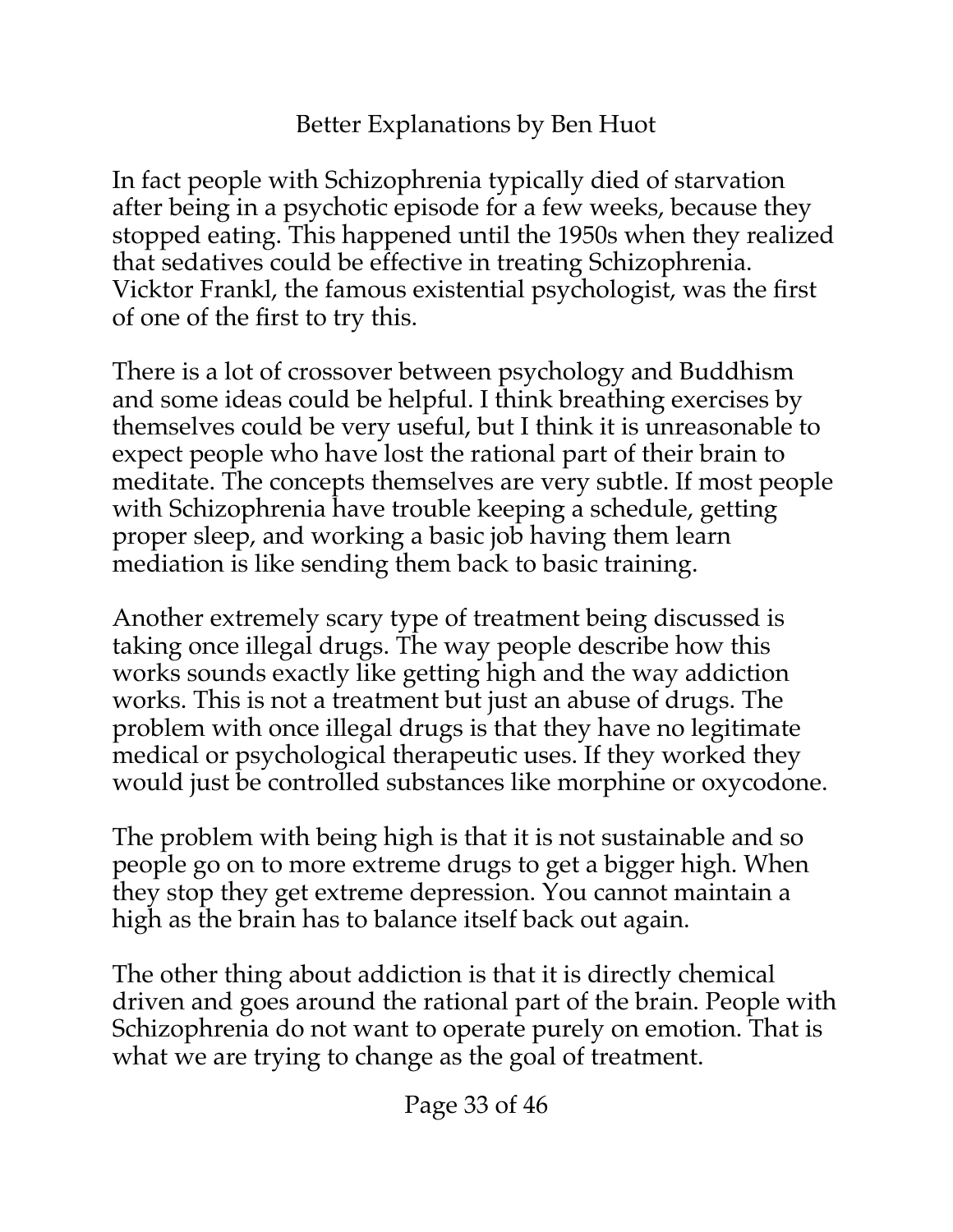One of the big problems we are running into is people specialize too much in one area. Maybe to understand Schizophrenia better we need to spend more time around people with the disease and to have a greater emphasis on studying across academic disciplines. One of the big problems is funding and our insistence on making everything perfect and no one dying. HIV gets many times more funding than mental illnesses do. Also there is little money in making medicine for Schizophrenia.

Because the drug Risperdal caused some people to get tender breasts, the government punished the drug company. I was on the drug when I was first diagnosed and it was very effective. The drug actually had less side effects than other comparable drugs as this one was one of the newer ones, at the time. The antipsychotics cause many more serious problems than tender breasts (which they warned me about too before taking it) like heart disease, high blood pressure, and diabetes.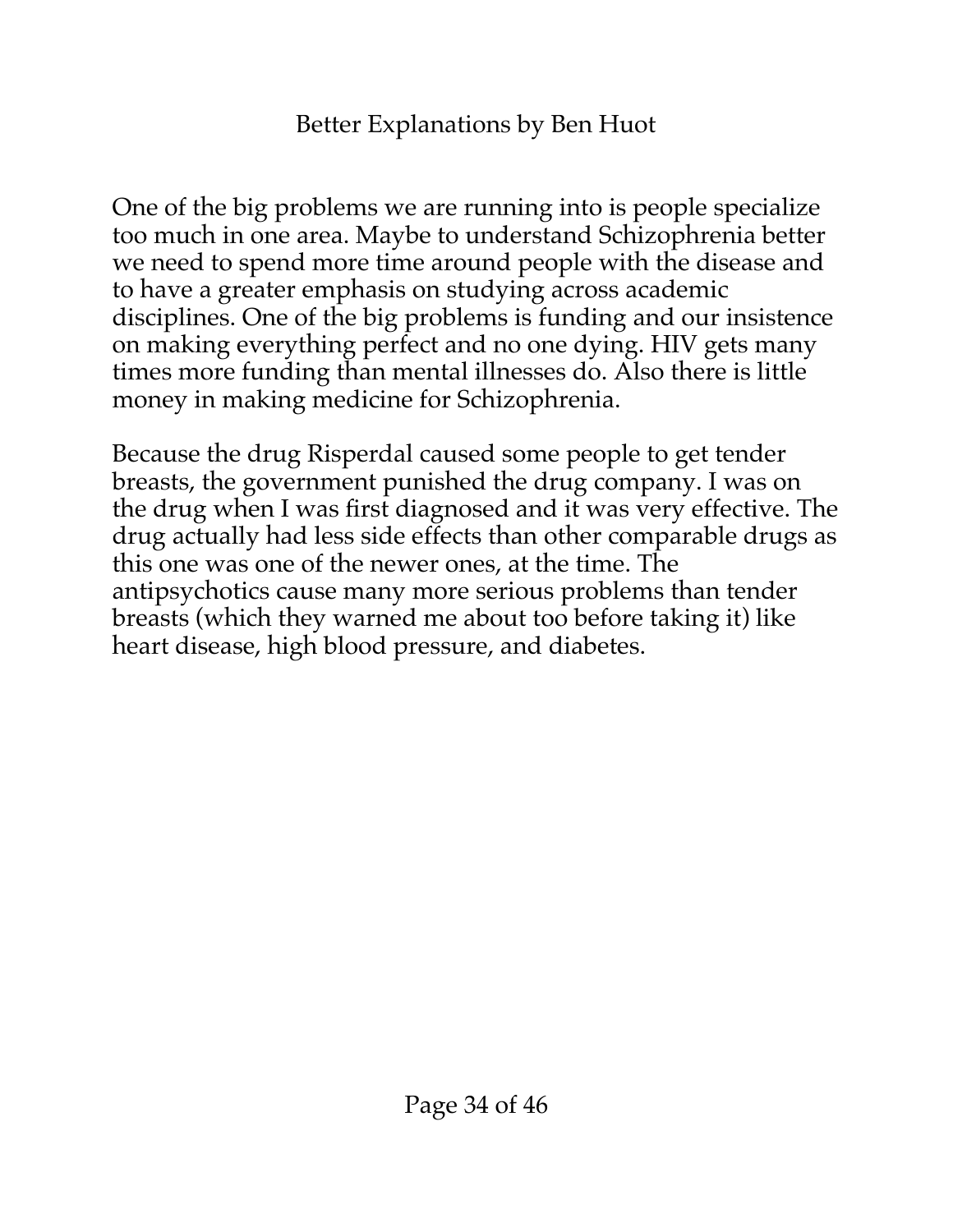## <span id="page-34-0"></span>War in an Entertainment Culture

The way most people understand the military comes from movies. This means most people think being in the military is exciting and educational. The military unlike the ones simulated by Hollywood is very boring and depressing. Video games are fun because you suffer no emotional or physical pain.

Serving in the army is like doing heavy construction work all day and getting paid below minimum wage. In addition you are also being exposed to toxic chemicals and are likely to leave with psychological trauma. You have no rights and when you leave you have no benefits.

The military does not encourage critical thinking anymore than a cult. The military is like being bipolar - you have terror and you have boredom but little in between. The one thing good about the military is the people you work with. The bad part is they job you are required to do. This is the sad part of the military: they get real nice people to do some very bad things.

Most people join the military because they are fooled by the promise of benefits and/or because their situation is worse. Historically only people who were near serving time in prison or who were new to the country would be willing to join. Today we want people who are disciplined and good with technology as warfare has become a specialty and requires more training but fewer people.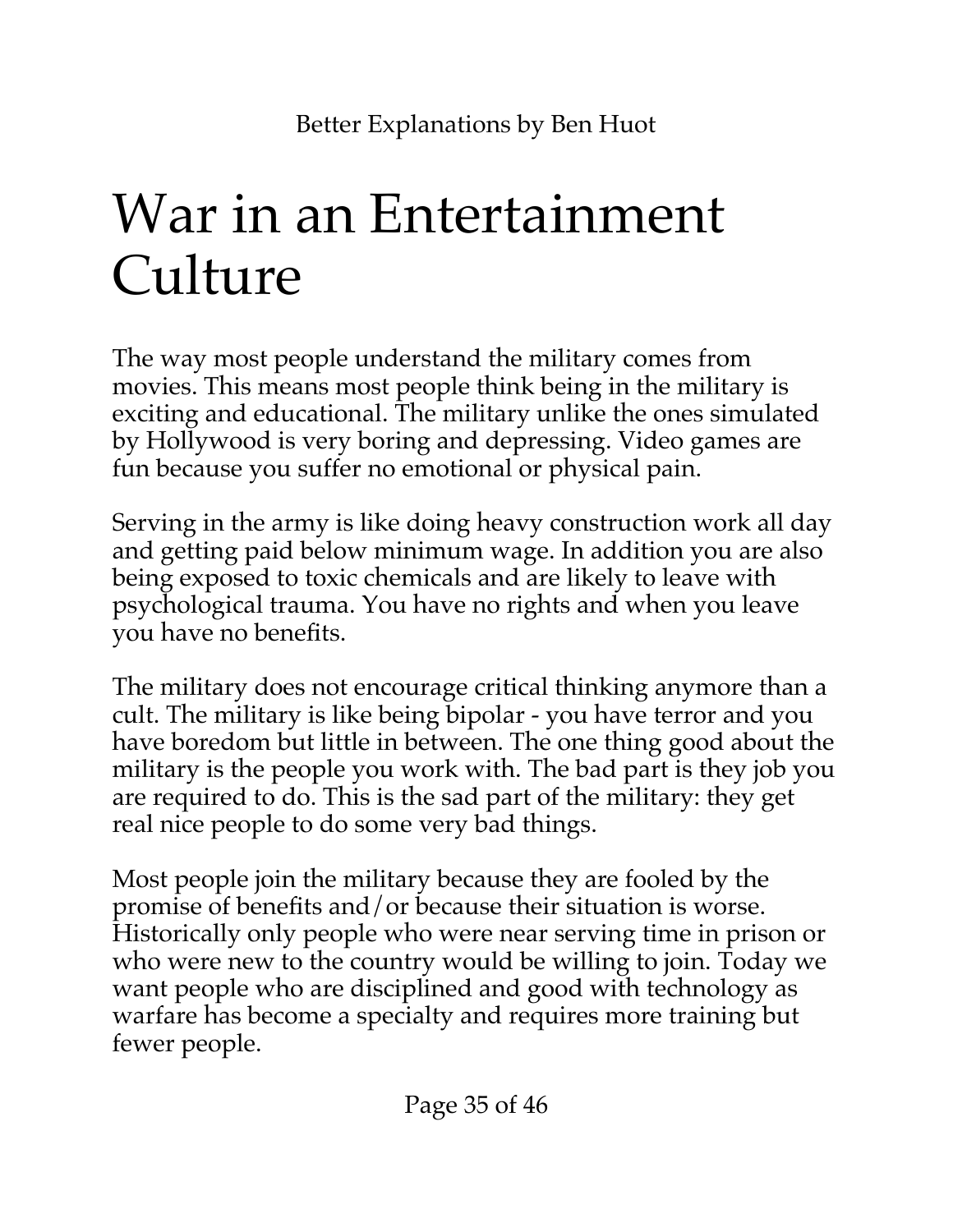The military is not difficult intellectually nor does it require extensive technical ability either. They take people who are willing but do not train them long enough. We are a high technology army that uses expensive weapons manned by people without adequate knowledge of what they are getting into. The military also expects you to never be late to a meeting and never to hesitate before doing anything asked of you.

They also put everyone on the front lines. The difference between medic and infantry is that the foot soldier carries a lighter pack. This is because they don't have to carry the morphine or the bandages.

Our country is not known for being able to shoot well even though our rifles are very easy to shoot accurately with. They want everyone to work together as a group and respond very quickly. We win wars by supporting these foot soldiers better than any other army does.

Saying our army his the best in the world compared to other armies does not mean it is good compared to advanced research universities. The job in the military largely entails withstanding pain and having a huge amount of energy. It does not require understanding quantum mechanics but rather having laser focus on the mission.

Critical thinking is frowned on in the army because it takes too much time to do right. We outsource the brains to the officers. We in the American military do not choose to fight in wars.

When I was in the military, being sent to combat was the scariest thing you could think of. The countries we fight are even meaner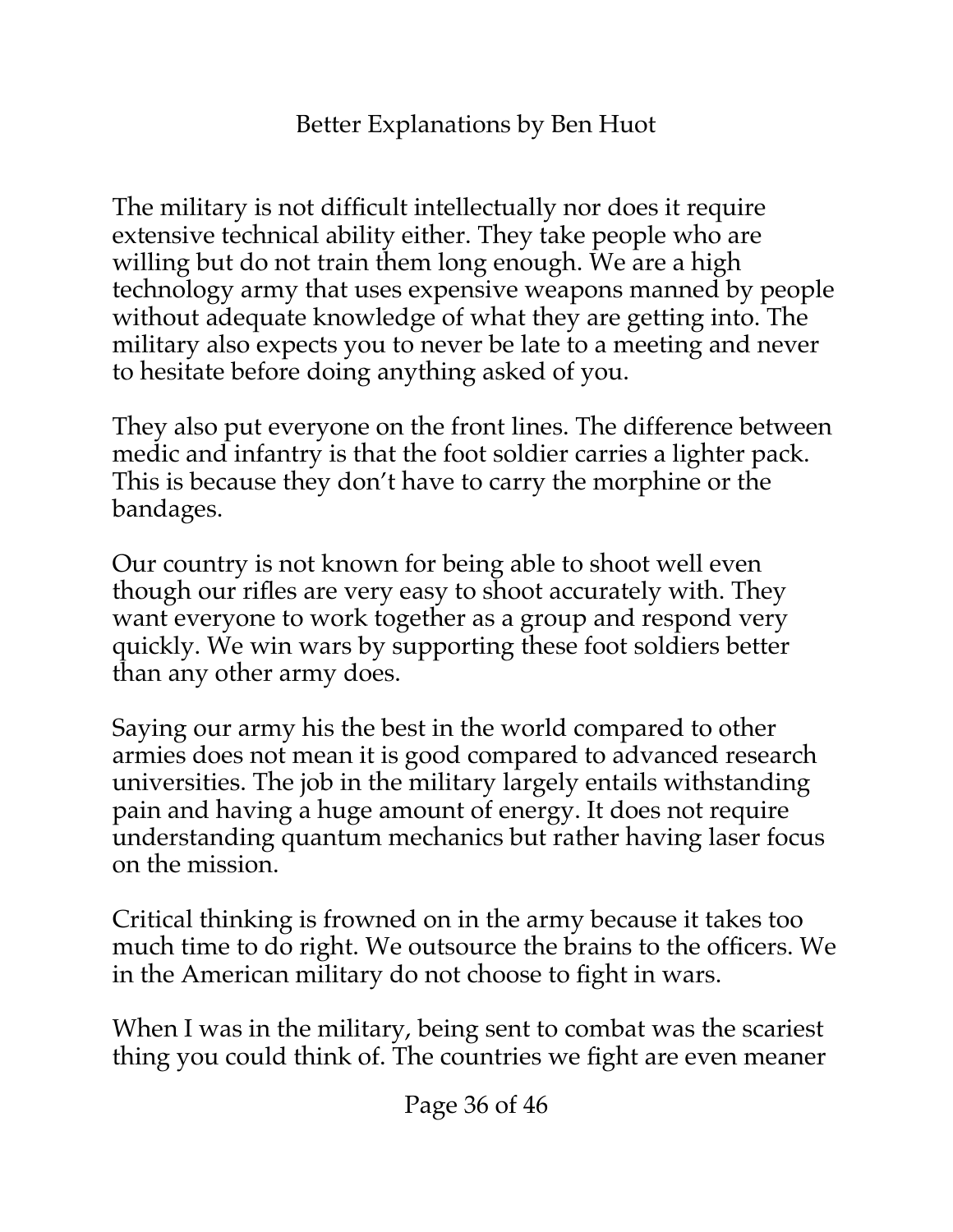than you see in the movies. They are ready, willing, and enthusiastic to make any American suffer as much as they possibly can.

Your enlistment is only one part of the story. The other is how it affects you the rest of your life. Many people come out with post traumatic stress disorder or missing a leg or two. These are great people who are willing to do something everyone else claims they support but won't do anything to help. The biggest injury in warfare is exposure to toxic chemicals and most of that is entirely unnecessary and directly self-inflicted.

In order to get rid of stuff in combat they have decided to burn everything from jet fuel, poop, old uniforms, garbage, and anything else they want to get rid of in open burning pits next to where our people work, train, and sleep. When the military inhales these chemicals they get very sick and get things like cancer in their 20s and 30s.

A direct connection has been proven and there is plenty of evidence but you have to submit your claim individually as they assume you are not affected unless you fill out the right forms. The head of the VA says we have plenty of money to pay for this, but the Department of Defense will not release what chemicals are being burned in the pits. This is likely because they do not want anyone to know what they are destroying.

A much smarter idea would be to employ local civilians to take out the trash for us or bury it in the middle of the desert. Our military places a higher value on our lives to not care at all about this. They must be destroying something they don't want someone else to get their hands on.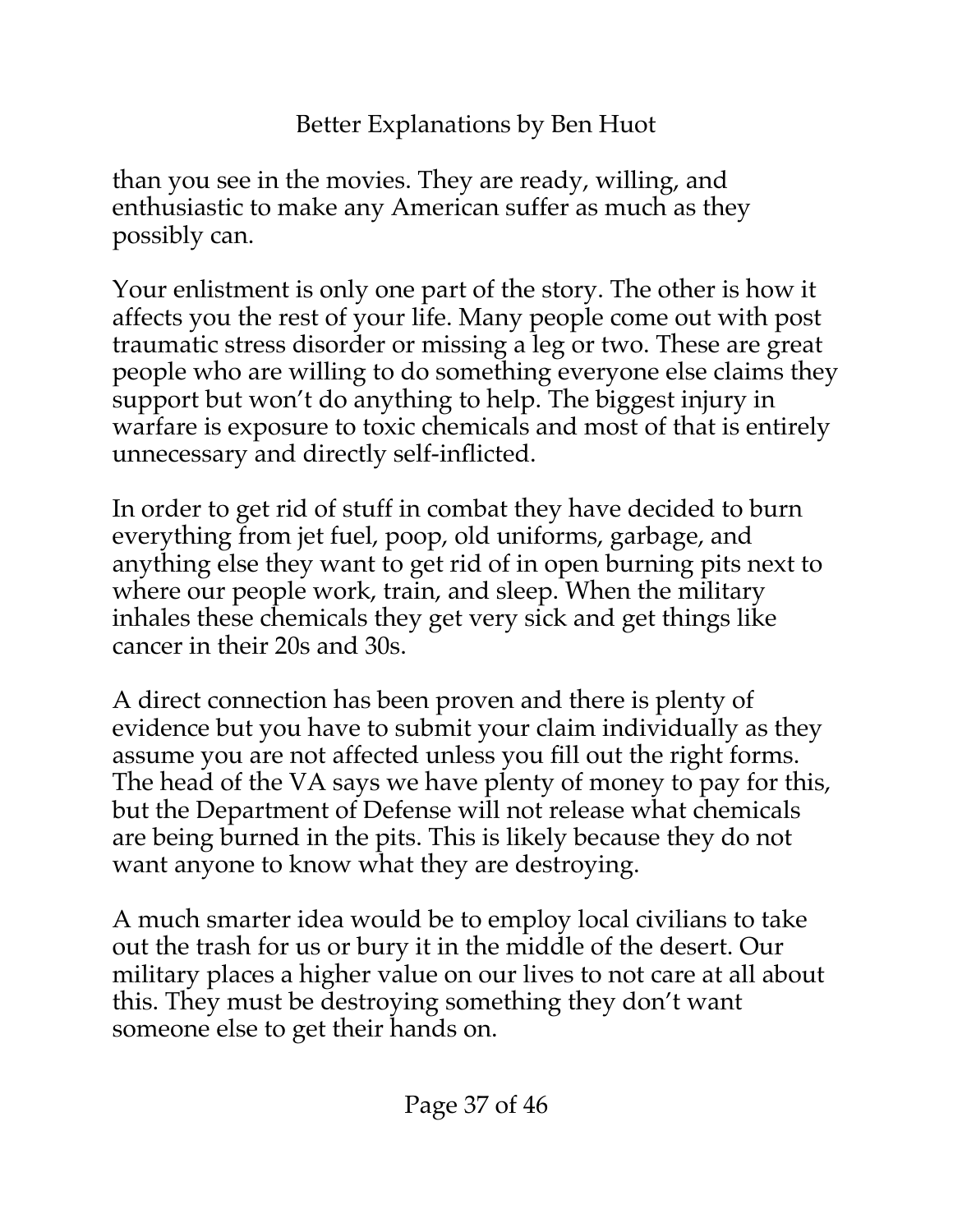The next time you decide to vote for a candidate that gets tough on our enemies or has the will to fight an inevitable war before it gets out of hand, sign up yourself instead or your children or grandchildren if you are too old. It is easy to be the one that declares the war and fun to ride in a parade but serving in the war is a sacrifice not because you serve in a tough job for a few years but because it destroys your life and those you are fighting against.

No one really wins a war. We fight wars every decade and lose the peace in almost all of them. This is senseless suffering. If you value the American soldier do not thank them for their service. Stop the wars or serve in their place.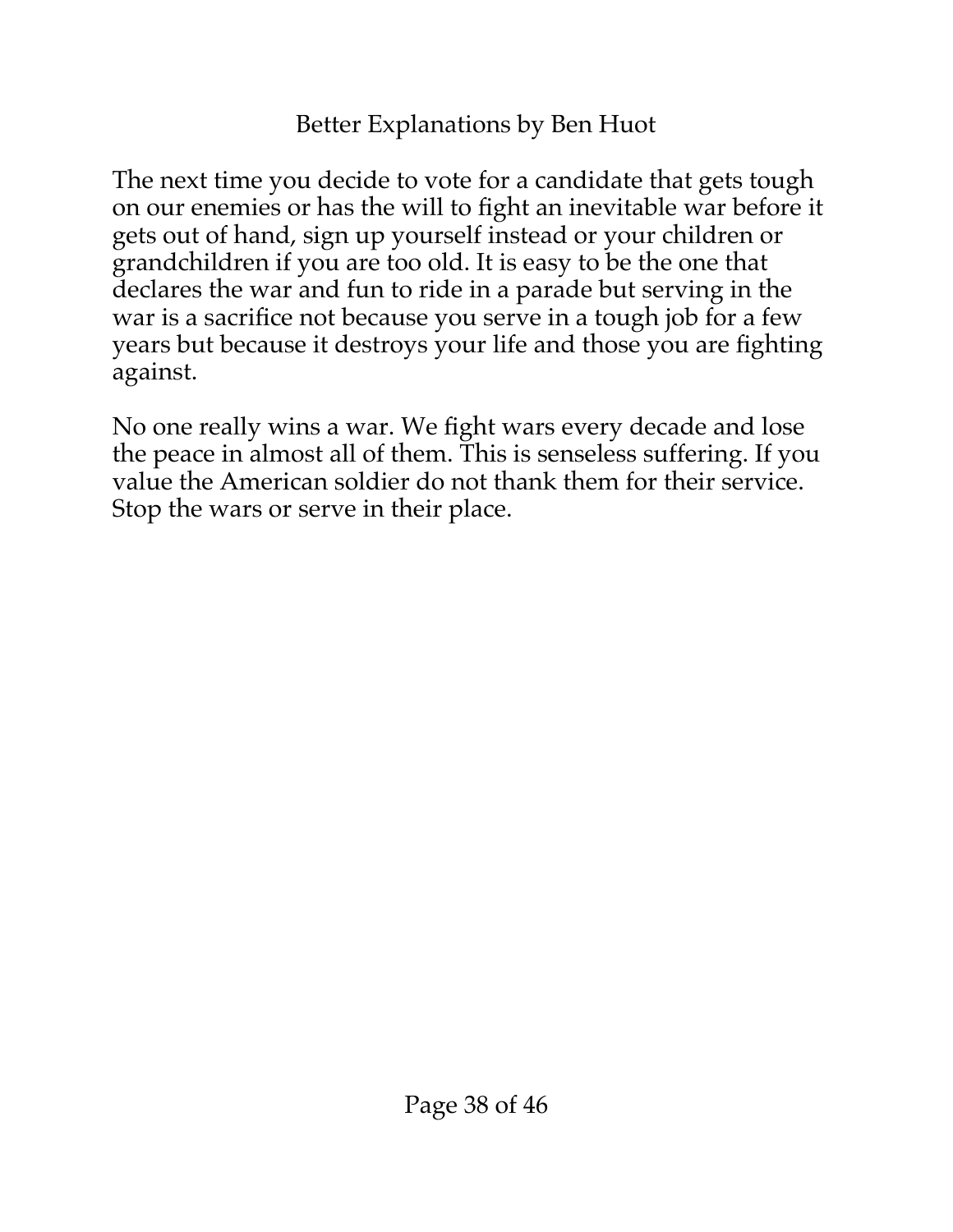## <span id="page-38-0"></span>The Amish Solution

So why is the military so negative? War is not supposed to be fun. This is because war is a general way of describing what amounts to destroying things and hurting people. This is why it does not take a lot of intellectual ability. And when we fight in it we have to make decisions between bad choices and worse choices.

This means war should be the last thing we do only when we are eminently being invaded and have no choice. Of course it might be a worse world if the US pulled out overseas and it would likely require is to revert back to an earlier technology level like the Amish. Since it is almost impossible to invade America successfully, we need to focus on fixing our country first.

We need to do boring things like increase our education, make infrastructure improvements, and build a more resilient world system in which we can function as much as possible without it. We need to make our internet US only and discontinue the major intelligence agencies covert and eavesdropping / hacking operations. We need to learn other languages, religions, and histories of other countries and other time periods to understand why so many people in a large region of the world's population hate us so much.

We also need to figure out how to communicate to the rest of the world that we are not as rich and immoral as Hollywood portrays us. We need to stop trying to get Africa and the Middle East to join the modern world. We need to stop buying oil from them so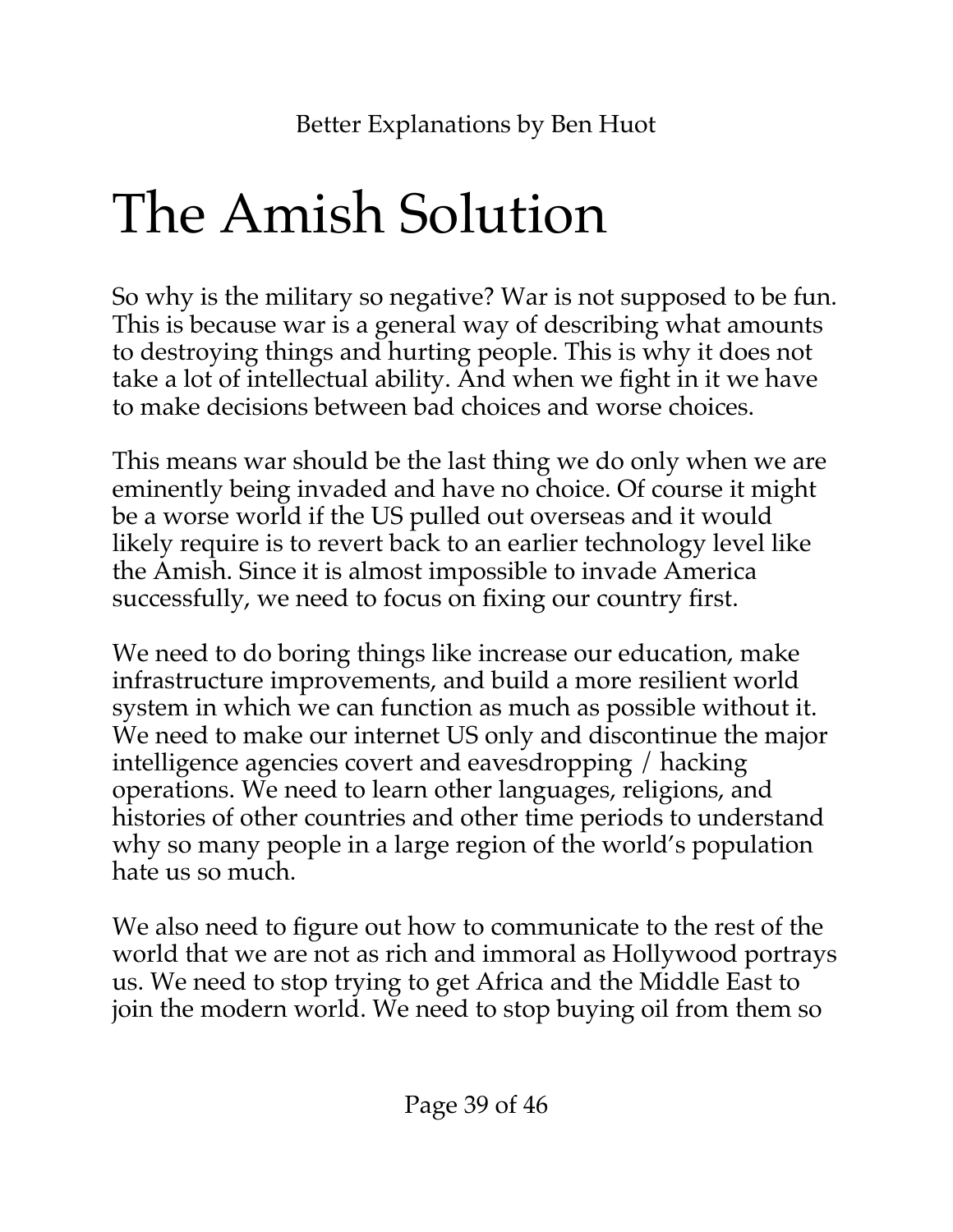we can stop having to pay off their leaders and stop helping the Saudis spread radical Islam throughout the world.

We need to set up our country to fall as gracefully as possible if we cannot get alternate energies efficient enough to replace oil entirely. If we do get a big boost of energy we still need to conserve it and reduce our consumption or else our needs will grow with our energy supply. If we cannot get this under control, this would mean we would have the same problem 20-50 years later.

We need to train everyone to be farmers and start planting self pollinating heirloom seeds and defending bees. We need to start running trains again for the majority of our shipping. We need business schools to change their curriculum to focus their students on being resilient rather than efficient at all costs. For primary education, the only thing kids really need to know how to do is to find a revenue source as they may not get jobs in the future.

Our country is now entirely dependent on not just mass food production and oil but also the Internet. We need to create a duplicate fall back solution when it fails. Due to poor security, poor infrastructure, and lack of technical knowledge we have a major crisis waiting to happen. We need to stop hacking into other countries and build a self sufficient national internet.

We need to start saving government money now because the economic costs of global warming are what is going to break us as a country and civilization more than anything else. It is not just about cute animals that evidently no one cares about. It is about extreme weather and more violent natural disasters. Sea level rises, rivers drying up, forest fires, droughts, desertification,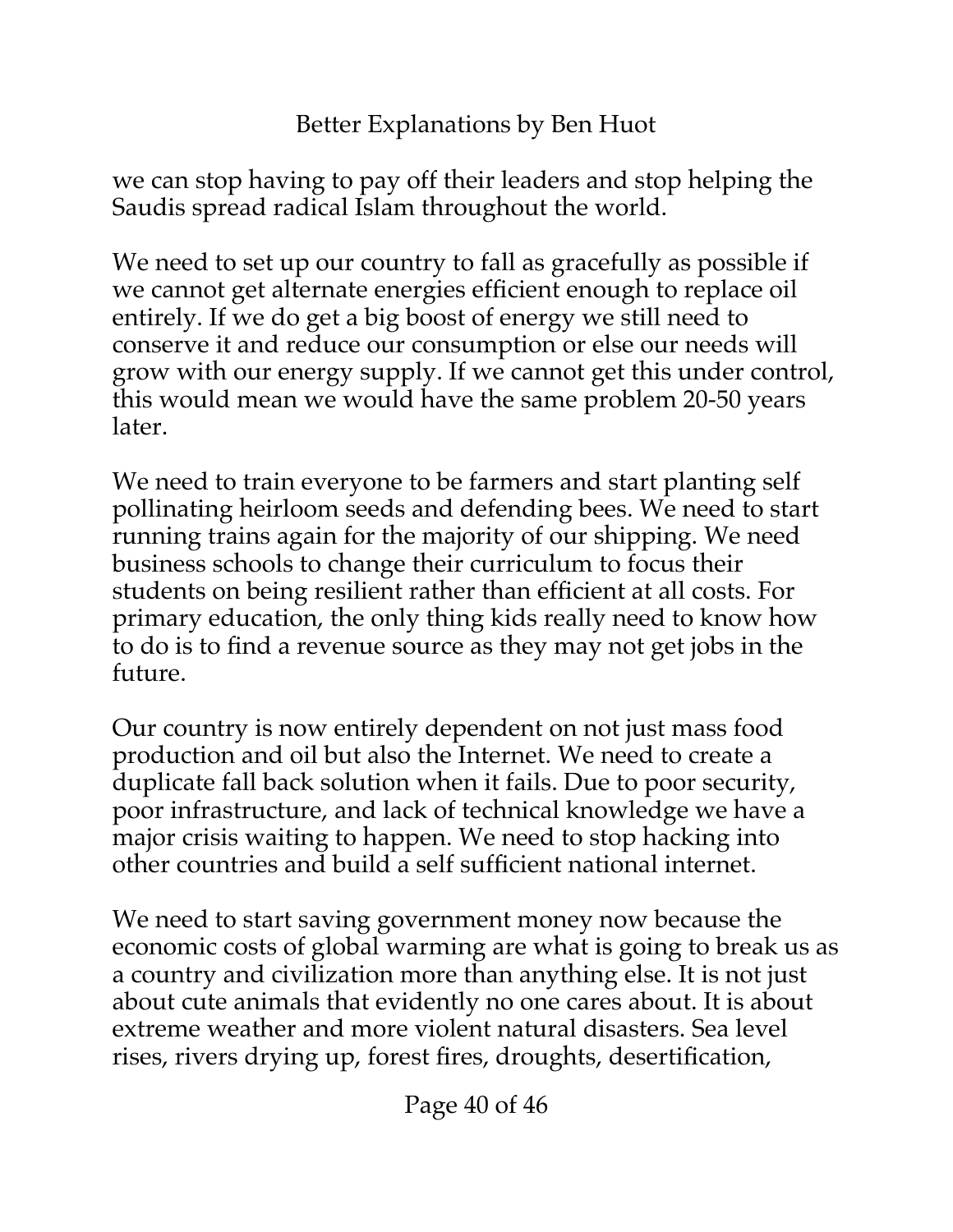hurricanes, floods, famine, disease, and pestilence are just a few of the disaster that will increase drastically.

The three major expenditures in the federal government are interest on the deficit, department of defense, and medicare / medicaid / social security. Maybe we just need to say no subsidies for anyone rich, poor, or for war. If that is not palatable then at least cut defense and social services equally.

Ultimately we need to think of what to do that is best for the next thousand generations living after us. This is also now a global world economy which will remain so until we are willing to give up our current lifestyle and live more like they do in third world countries.

Ultimately we will likely change as little as possible and our energy use will continue to spiral out of control and huge wars will wage over water and more violent weather. The world system will be bankrupted to such an extent that the entire system collapses and we will live off the rubble until we completely hit the stone age.

So we as individuals need to get it into our heads that no one is going to save us. We need to do the best to save ourselves. Keep extras on hand, keep up on what is happening especially in our own communities, get to know other people where we live, keep good security in our electronics, and educate ourselves on how to survive and learn useful skills that work without computers.

Ultimately it is most important to adjust psychologically to the reality that society will likely collapse at any time. Make the most of the time we have and do not give up easily. Not everything will get bad if things go sideways globally. Religion will be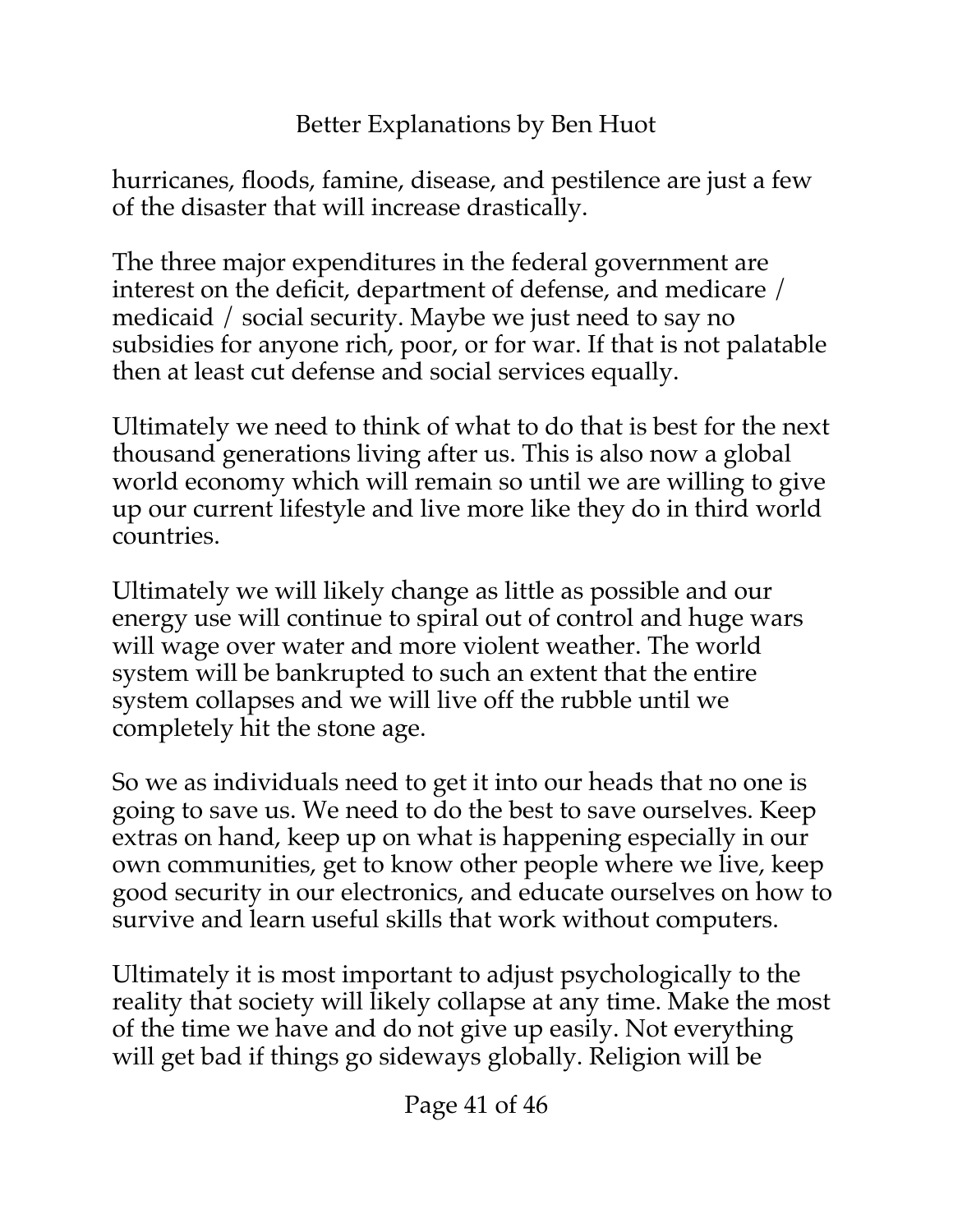stronger than ever, many of the major health problems of Americans will disappear overnight, we will likely fight fewer or at least less destructive wars, nature will likely rebound quickly, we will have less crime, and people will likely be happier.

Technology, wealth, and toys do not make your life happier. Religion brings peace and happiness because it is almost impossible to have peace in yourself and with the world if you do not have peace with God. Without all the distractions and fast pace of contemporary digital life, we will have time for God. We will also see the need for God and not be so spiritually blinded by our digital screens.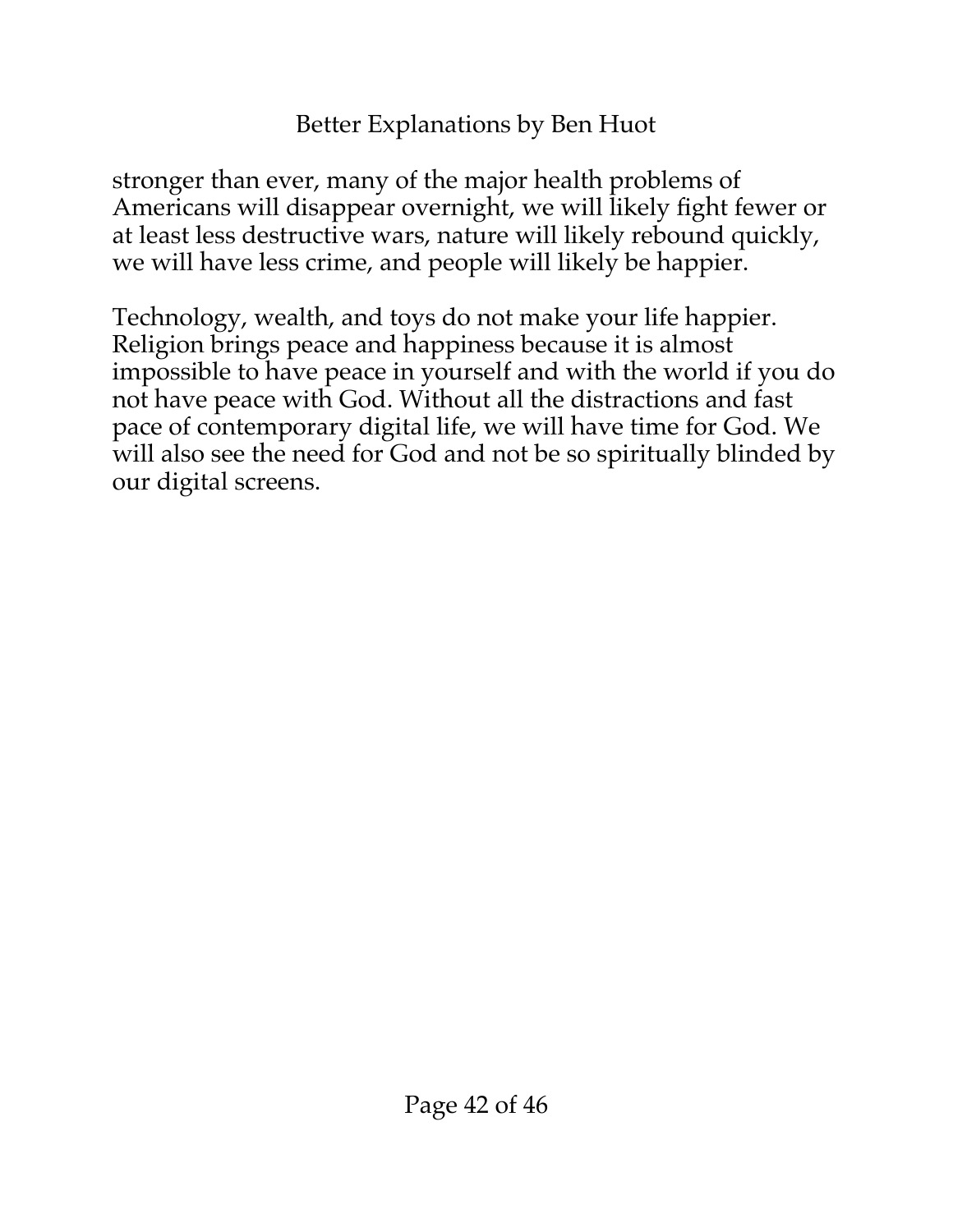## <span id="page-42-0"></span>American World of Faith

We live in a world of faith. We just don't call it that. We rely on countless technologies to work together seamlessly for life to work. Few have any idea of how they work, but we do know we are completely dependent on them because when they go down, we get little done.

We expect experts to run our society. We couldn't rebuild almost any part of our society even with 95% of the population if we had no experts. We trust experts on many subjects including our health, in our jobs, and in our future. Most people do have great faith. It is just that their faith is in science and not God.

It is ironic that so many people outright reject the concept of God without question and are so critical of religion in general but even Christians accept science with blind faith and a lack of critical thought. The reason why is obvious - our society is based on science and atheism. It would be like arguing living without food or water.

Science is designed to work so that people are critical of scientists. The problem is you have no control over where others take your ideas and what parts they accept and reject. Christianity is based on sacrifice and yet much of the vocal church in America is very rich. Christ was a mystic and yet many in the Church still use His ideas to try to win empires.

Medieval Europe was created by the merging together of the German and Roman cultures but many might think they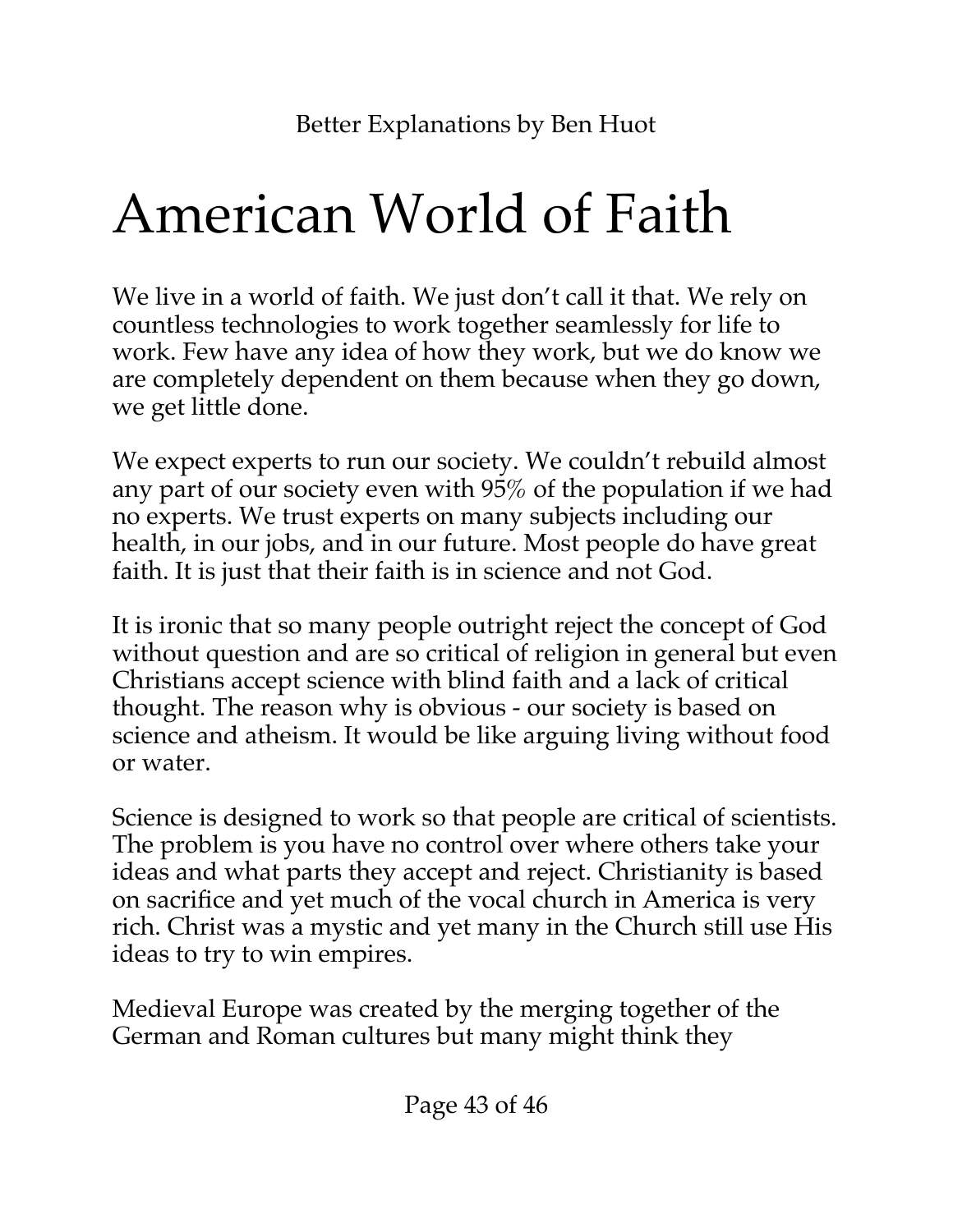embraced the most violent parts of both cultures. In America our culture is being heavily influenced by Mexican culture, but we have no idea exactly what parts of American and what parts of Mexican culture will be chosen in mass.

So we do understand faith and so that is not the obstacle to spreading the Gospel in America. I think the biggest obstacle to faith is that life is too easy and people are too busy to prioritize God. It is just too easy to ignore God as the world shouts and God whispers. There are emerging obstacles as well as emerging opportunities in America today.

Feminism has become mainstream but so has science fiction. Feminism has historically been very anti-Christian probably because the Christian God is male. Science fiction deals primarily with what Christians would call the supernatural. Pagan or animistic cultures have been some of the most receptive to the Gospel.

One of the biggest problems in America is Hollywood. The way Hollywood portrays the life of Americans causes much suffering in the world. This is both because of how the world sees Americans as morally corrupt but also because it is aggressively marketed / propagandized throughout the entire world.

Our culture is now almost entirely based on entertainment and gathering information on individual people. There are still other things sold but they do not make as much money or employ as many people. Much of the world will never be a part of it because computers can only be made so cheap and advertisers / businesses have little interest in those users who can barely afford a phone.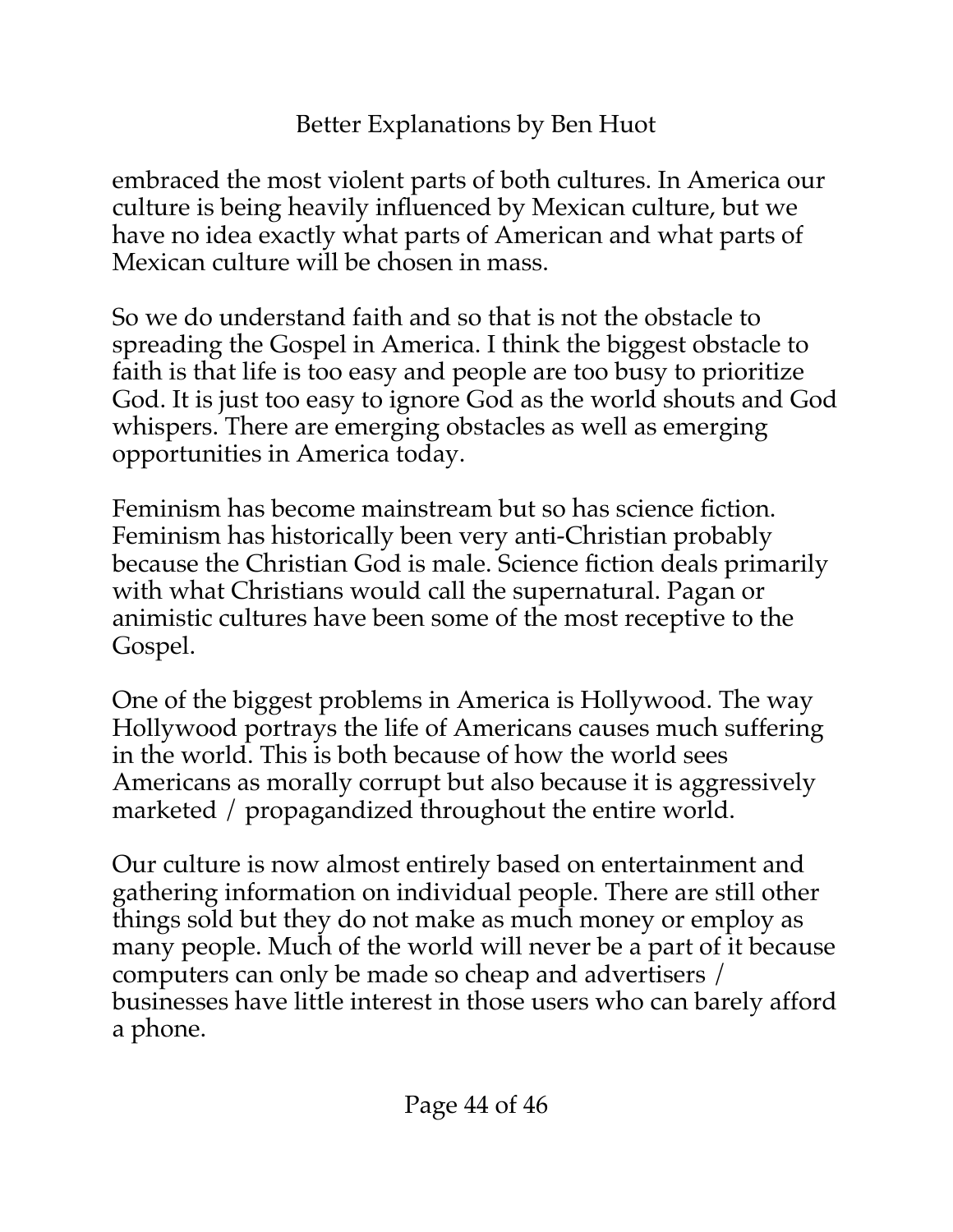So the logical step would be to form some sort of entertainment with Christian morality but that likely has us falling into the trap of just making a Christian version of something inherently pagan. The other angle is to try to get people to work harder and then really take a rest.

Christians should play to their historic strength - community. Christianity is one of the few institutions that will likely survive the information revolution (as a social thing, as religion existed long before the agricultural revolution). Christians need to return to education and critical thinking even as the world exits this area. It must be kept alive and it makes sense to get ahead of the game and be there when things go sideways.

But the best way to do this is not to try to do anything on a large scale or make any plans for it at an institutional level. If this is God's will it will happen. We should work hard to make it happen as individuals but it will be better for us to let God lead. If we learn nothing else from our situation the world is in is that God needs to be our direct and primary leader.

Look at how Jesus or Paul ran their ministries. They didn't get out a map and learn about the best strategies for spreading the Gospel. They just took advantage of opportunities that God opened up for them. No one would have thought of those particular areas would be effective areas to build the Church from.

Africa has been a very successful field for the Gospel although it started there as well in Egypt and Ethiopia, but they were boxed in by Islam to a large degree. The interesting thing about how the Gospel was brought to the rest of Africa was at both the same time as it was leaving Europe and America and it was spread by